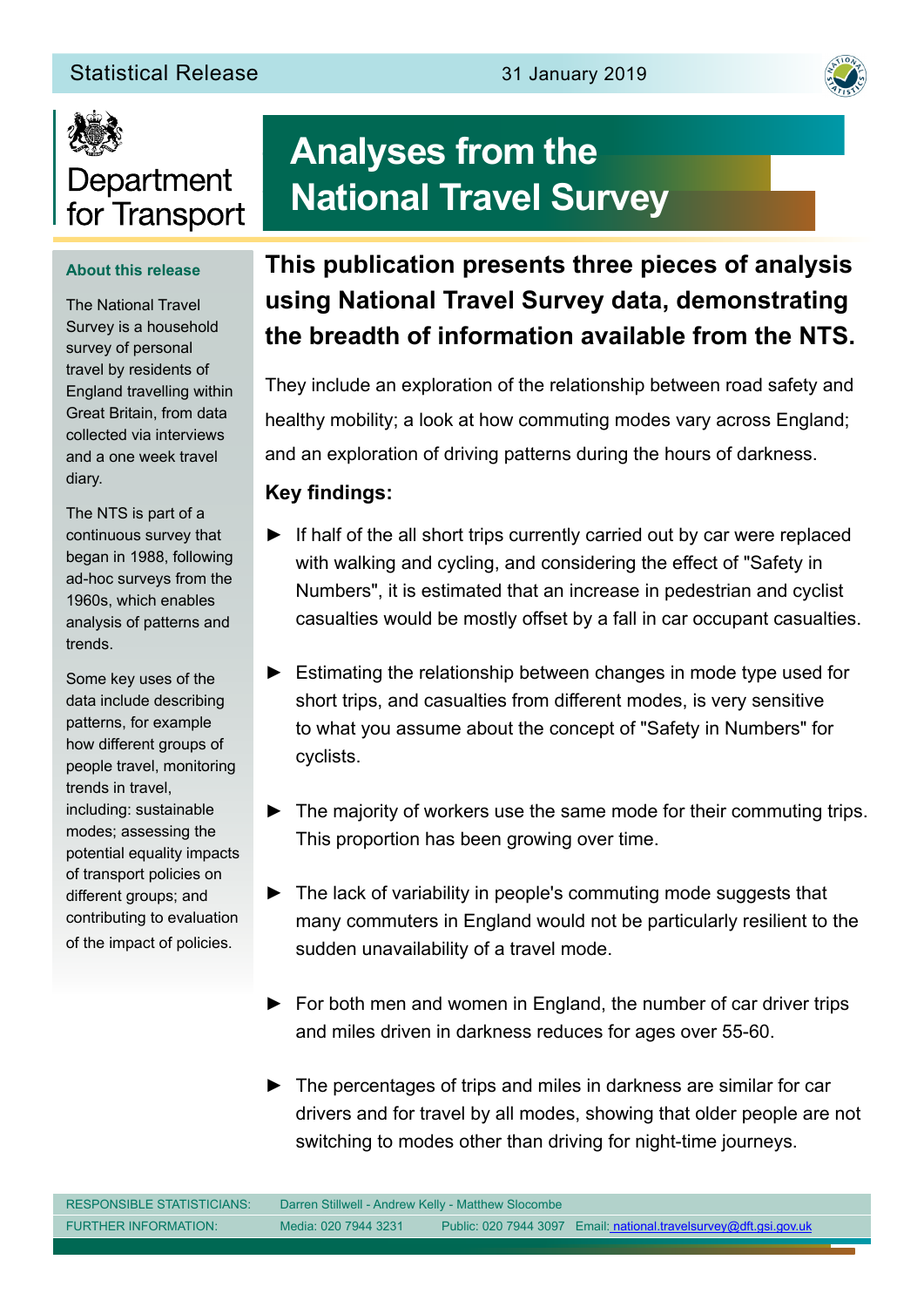# **Contents**

| <b>Section</b>                                                                                            | Page |
|-----------------------------------------------------------------------------------------------------------|------|
| Introduction to this publication                                                                          | 3    |
| Accessing NTS data                                                                                        | 3    |
| Thank you                                                                                                 | 3    |
| Using National Travel Survey data to explore the relationship<br>between healthy mobility and road safety | 4    |
| Variability in commuting mode in England                                                                  | 12   |
| Driving in the hours of darkness                                                                          | 21   |
| More information                                                                                          | 27   |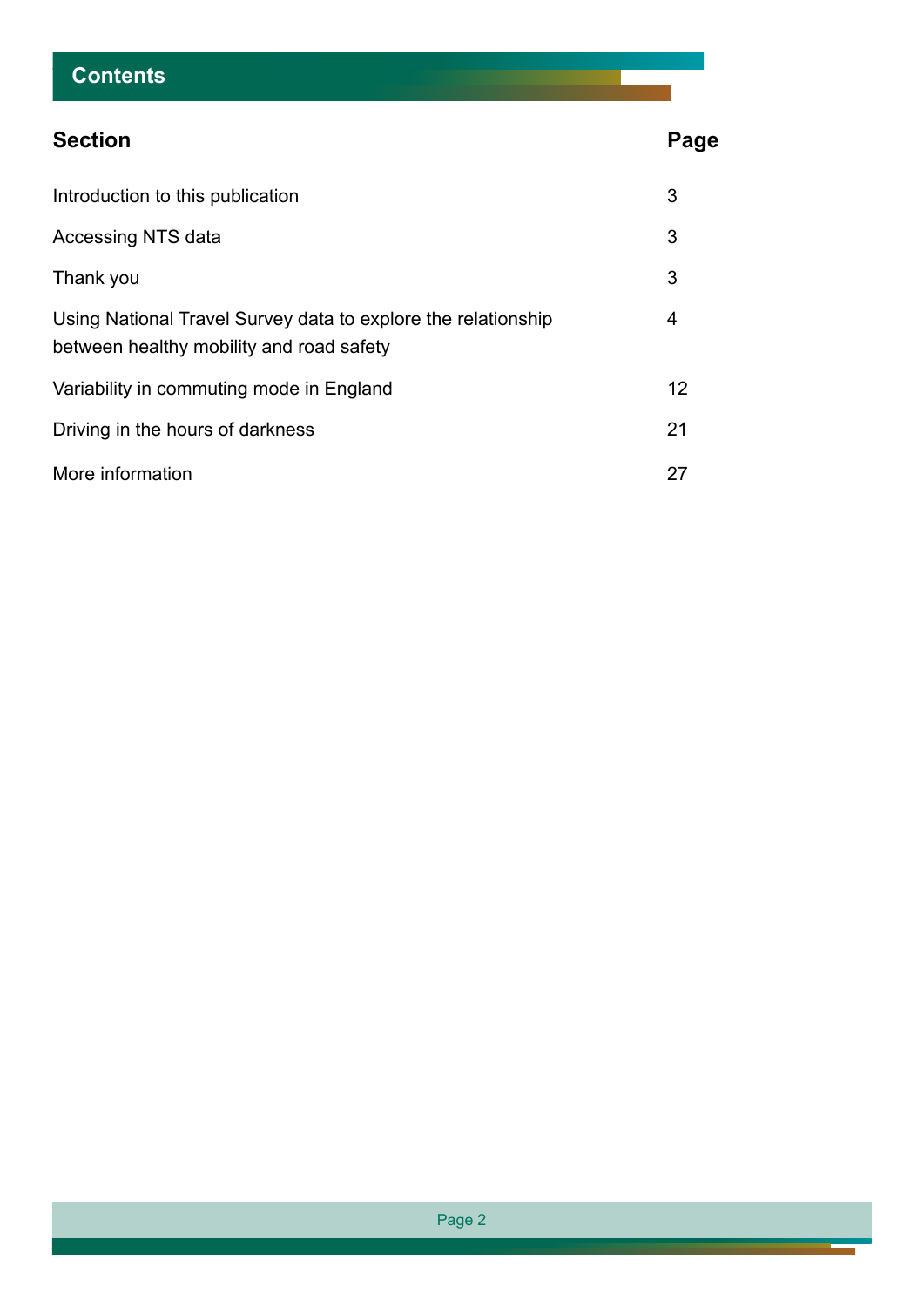## **Introduction to this publication**

**The 2017 National Travel Survey (NTS) publication released in July 2018 contained the latest results from the continuing series of household travel surveys, designed to provide a consistent source of data on personal travel behaviour across England.**

This statistical release contains articles showcasing different aspects of the NTS, and is the second of the series after a similar publication in January 2018.

## **Accessing NTS data**

In addition to the published statistics together with accompanying statistical tables, the underlying dataset and guidance for analysing it can be accessed from the [UK Data Service](http://discover.ukdataservice.ac.uk/series/?sn=2000037), for users who wish to explore the data for themselves.

#### **Thank you**

Very special thanks are due to our authors of the articles contained in this document ,who generously gave their time to produce them. These are Sally Panayiotou, Kit Mitchell, and Dr Fiona Crawford.

The help of the members of the public who give their time to respond to the survey is always gratefully acknowledged.

## **What travel is included?**

The NTS includes only personal travel within Great Britain, by residents of private households in England, along the public highway, by rail or by air. Travel off-road, or for commerical purposes (to deliver goods or to convey a vehicle or passengers) is not included.

# **What is a trip?**

The basic unit of travel in the NTS is a trip, which is defined as a one-way course of travel with a single main purpose.

## **What is a stage?**

Trips consist of one or more stages. A new stage is defined when there is a change in the mode of transport.

# **Further information** about the NTS and its methodology

A range of supporting information is available which provides background to understand the source of the statistics presented in this publication, all available from the [NTS collections page o](https://www.gov.uk/government/collections/national-travel-survey-statistics)n GOV.UK.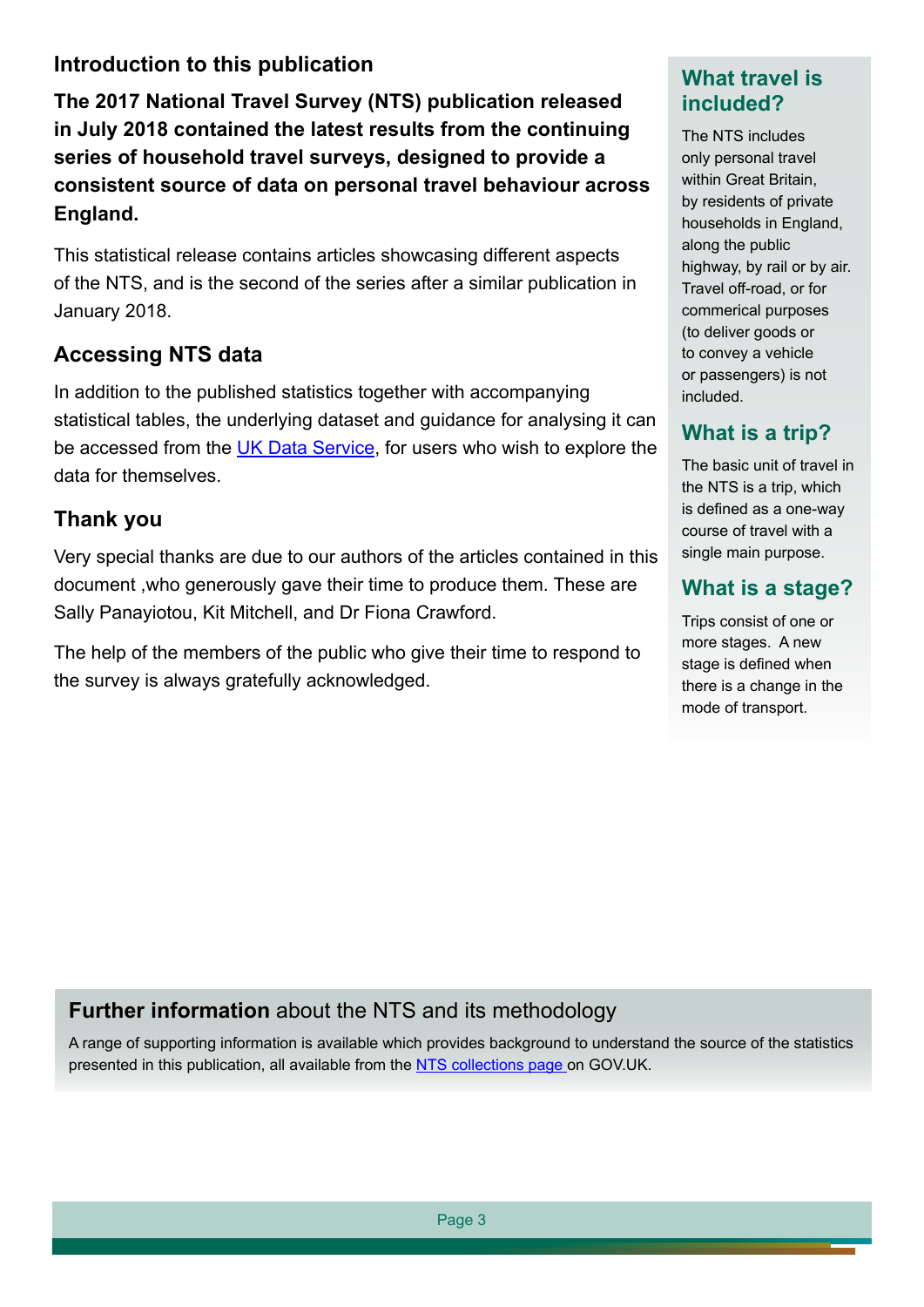# **Using National Travel Survey data to explore the relationship between healthy mobility and road safety**

#### *by Sally Panayiotou, TRL*

*(Based on: [Healthy mobility and road safety PPR865: L Smith, S Chowdhury, J Hammond](https://trl.co.uk/reports/healthy-mobility-and-road-safety))*

#### **Introduction**

At TRL we recognise that substituting short car journeys with an active mode of transport has the potential to reduce congestion, air pollution and encourage a healthier lifestyle. However, as shown in Figure 1, walking and cycling incurs a higher risk of road traffic injury than travelling by car. Therefore, there are important safety considerations in encouraging healthy mobility. This article presents the findings of analysis using National Travel Survey (NTS) and Stats19 data to explore the possible implications of increased healthy mobility on casualty rates amongst vulnerable road users (pedestrians and pedal cyclists).

The analysis in this article has only been possible because the NTS collects extensive data on the mode of the trip and also each of the individual stages, as opposed to some other studies which only report a single mode even for multi-stage journeys. In addition, the NTS captures trips for a variety of purposes, as opposed to studies which are restricted to travel only during the course of employment.

# **Data Sources**

#### **Stats19**

The Stats19 dataset contains road accidents reported to the Police where the accident resulted in personal injury, and where they occured on public roads.

Guidance on road accidents and safety statistics information can be found in the [supporting technical](https://www.gov.uk/government/publications/road-accidents-and-safety-statistics-guidance)  [documentation.](https://www.gov.uk/government/publications/road-accidents-and-safety-statistics-guidance)





*Source: Department for Transport, [Casualities involved in reported road accidents RAS30](https://www.gov.uk/government/statistical-data-sets/ras30-reported-casualties-in-road-accidents)*

*1. Bus passenger miles based on 2015 milage figure, as no 2016 figure was available at the time of the publication*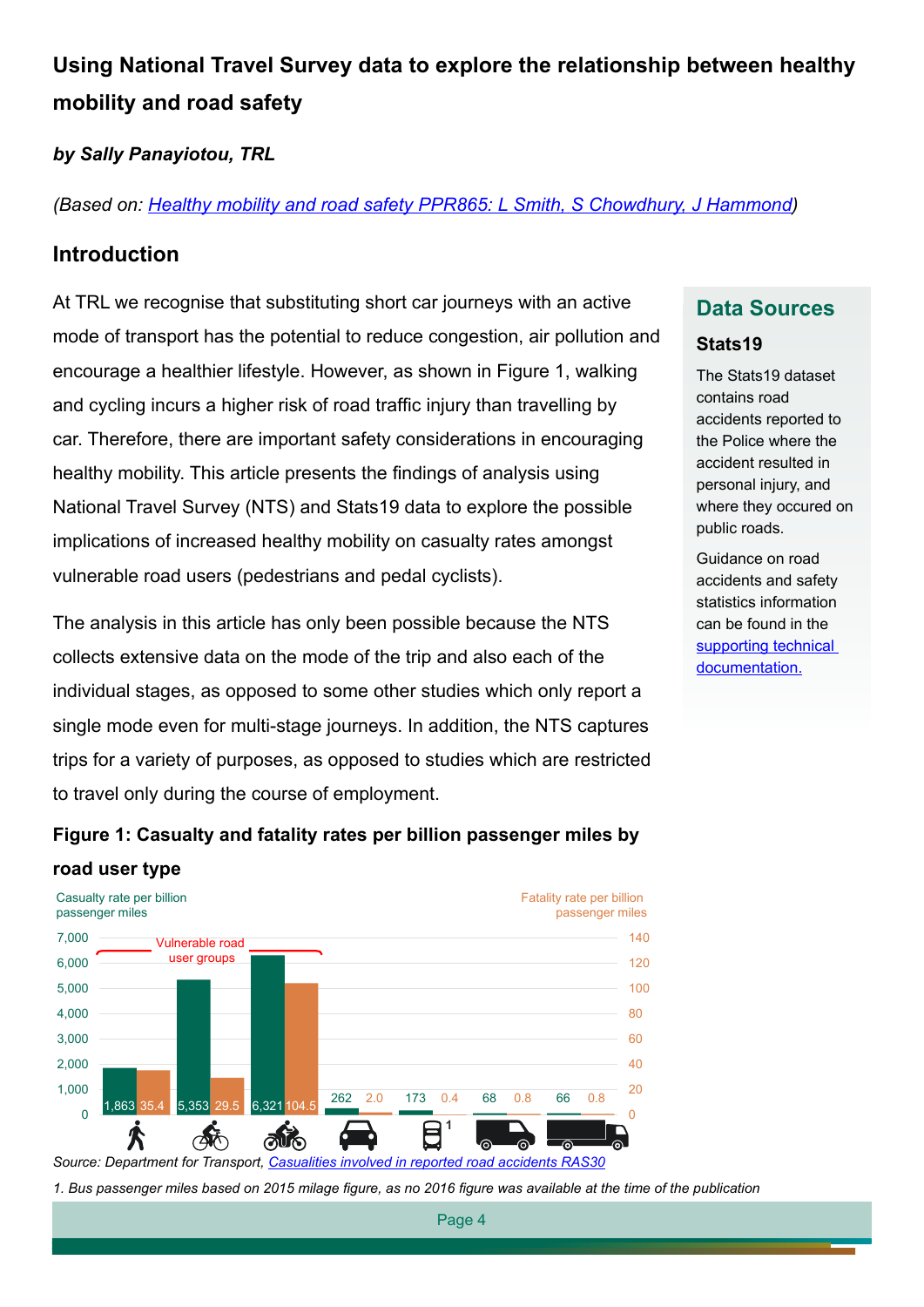#### **Sources of uncertainty in the analysis**

There are three sources of error in our estimates:

► The casualty rate for each mode. This is published by DfT and based on the Stats19 database of reported injury accidents divided by the amount of travel from NTS. In theory the number of casualties could have a Poisson confidence interval combined with the NTS sampling error, however as this is a short piece that is indicative this was not determined.

The selection of trips in NTS that fit the criteria for potential active travel. NTS gives confidence limits on some statistics such as the average distance travelled by mode, but this could not be applied to estimating the number of trips that met our criteria. By applying the 0%, 25%, 50%, 75% and 100% scenarios this shows the sensitivity of the analysis to the criteria.

The effect of safety in numbers. This is an estimate and as such no confidence intervals exist for this measure.

# **Summary of findings**

We used data from the National Travel Survey 2015 along with Stats19 data to explore the implications on casualty numbers if short car trips were replaced with walking and cycling.

We first looked at pedestrian casualties and estimated that if current levels of risk were to stay the same, there would be an additional 406 pedestrian casualties if half of the short trips currently carried out by car were replaced by walking.

Our model for cyclist casualties was based on first creating a simple estimate of the effect of 'Safety in Numbers' (SiN) on cycling risk. SiN is the phenomenon where if there are more cyclists, the collision risk per cyclist is reduced. SiN was first described by Jacobsen in 2004<sup>1</sup> and has been supported by multiple studies showing that there is a decline in collision rates as the number of vulnerable road users increases.

Taking SiN into account, we estimated that if half<sup>2</sup> of the short trips currently carried out by car were replaced with cycling there would be an increase in pedal cyclist casualties (of all injury severities) of 2,505.

The modelling predicted that alongside the changes in pedestrian and cyclist casualties, there would also be a reduction in car occupant injuries of 2,171 because of fewer people driving. This means that there would be a net increase in casualties overall of 740 (although note injury severity was not taken into account).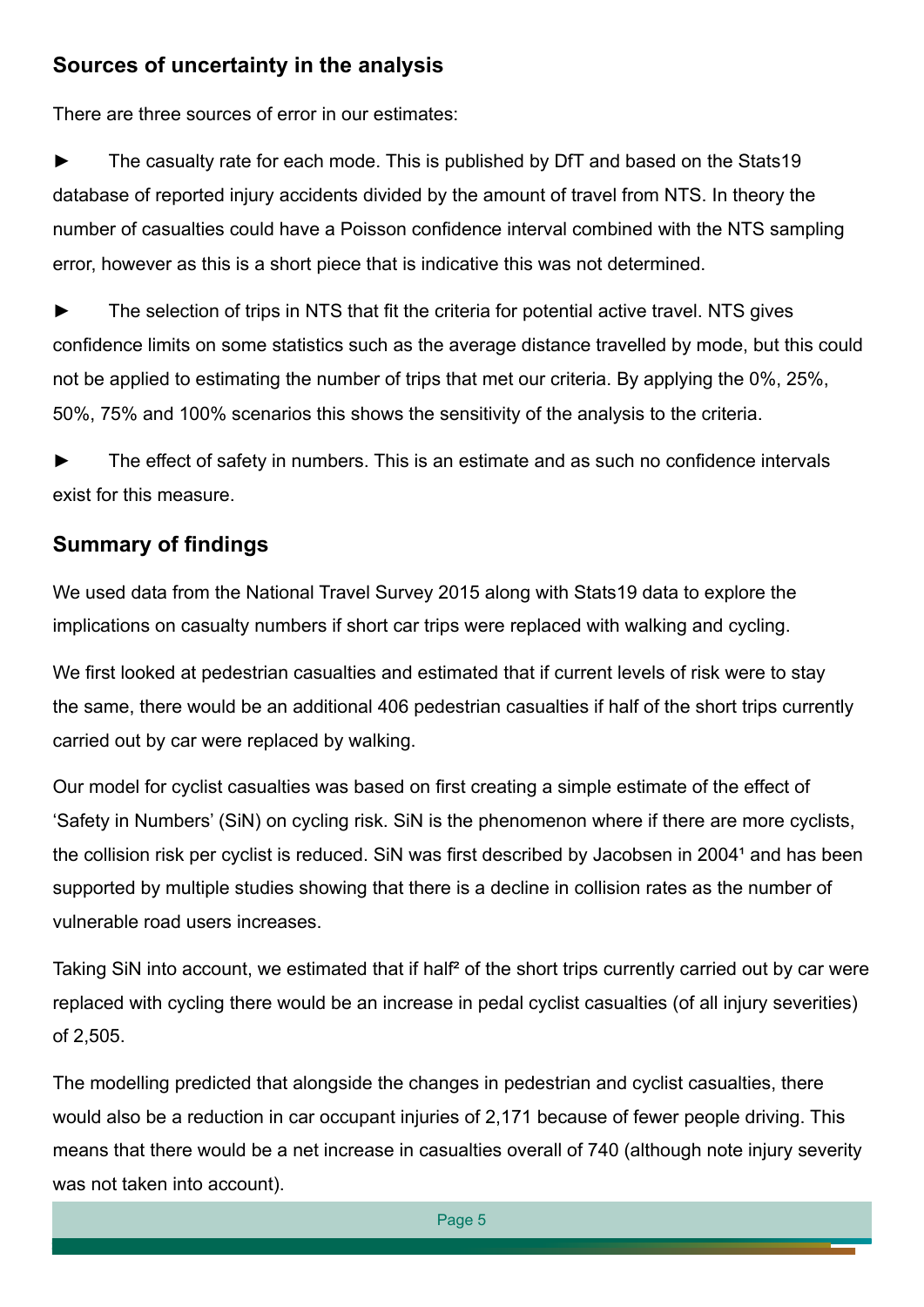Our analysis suggests that the impact of SiN for cyclists is considerable. For comparison, we also estimated the change in casualties if the current levels of risk by mode remained the same (again for half of short trips moving to active travel). In such a scenario there would be an additional 41,472 pedal cyclist casualties – clearly far more than the analysis taking into account SiN effects suggests.

Perceived safety is often given as a reason for not using active travel modes more frequently<sup>3</sup>. SiN has the potential to act as an enabler for active travel, but there is not currently a standard measure for SiN. In addition, more work is required to fully understand why SiN occurs. It is still unclear to what extent SiN occurs naturally, and how much is through careful planning of aspects such as infrastructure and behavioural change interventions.

This analysis of NTS and Stats19 data forms a good basis for future analysis of these datasets to understand the implications of active transport on casualty risk and inform the strategy for achieving increased active travel safely.

## **Using the NTS to identify trips that could be walked or cycled**

We used data from the NTS 2015, along with definitions used in previous studies<sup>4</sup> to understand the current rates of active travel and identify the number of short journey car trips in England that could potentially be walked or cycled.

For this analysis we defined short journey car trips as single-stage trips of less than 8km made by car:

• There were 96,345 of these trips recorded in the NTS in 2015.

#### **A trip was considered potentially walkable where:**

- The trip was less than 1 km in length;
- The person making the trip had no mobility difficulties that stopped them travelling by foot;
- The person making the trip was less than 70 years old.

There were 6,153 car trips of less than 1 km recorded in the NTS in 2015. Of these, 5,060 trips (82%) were made by people under 70 years old with no mobility difficulties. We took the total distance covered during these trips and divided it by the NTS total sample to calculate that an average of 12 km per person could have been walked instead of driven in 2015.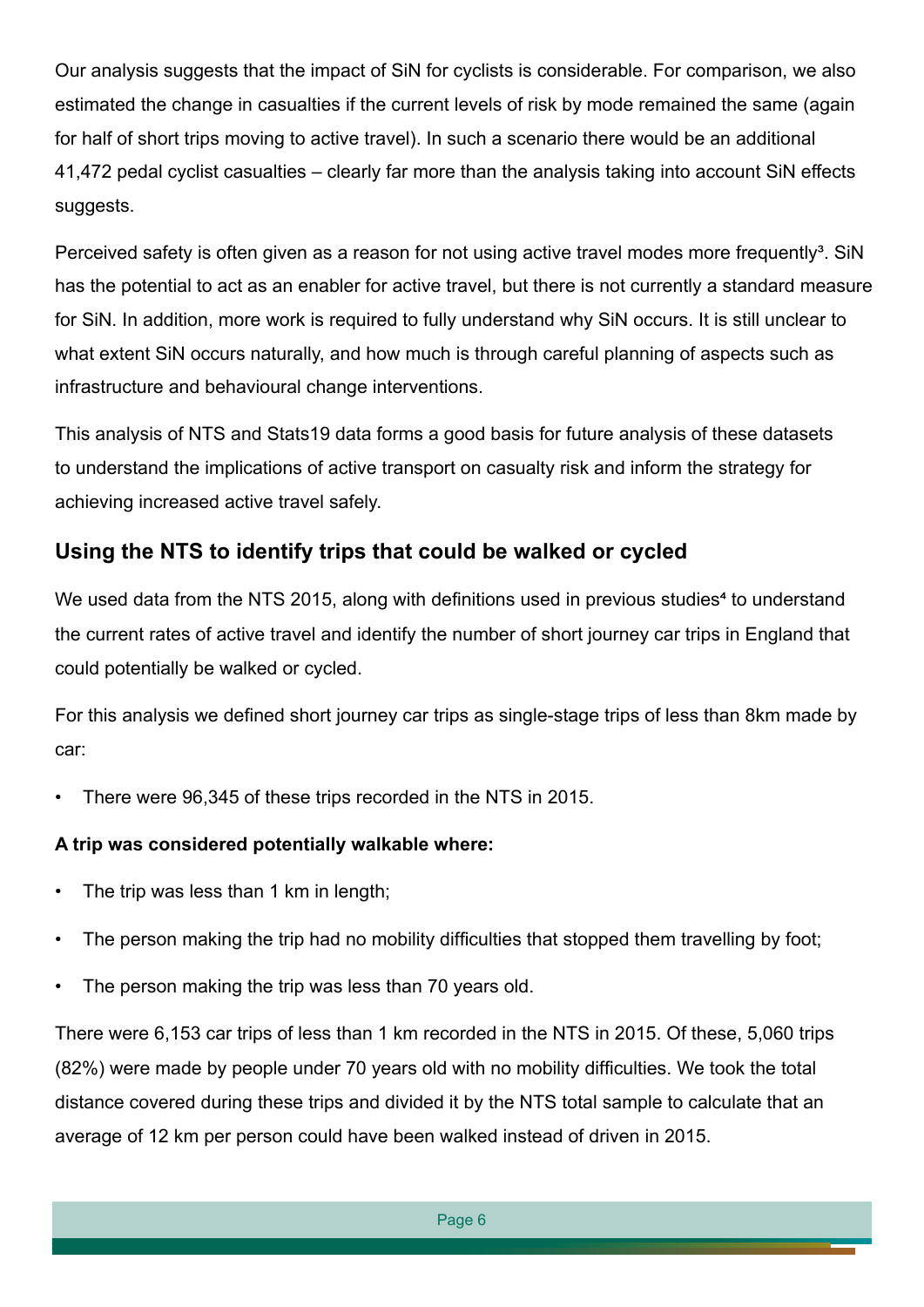#### **A trip was considered a potential bicycle trip where:**

- The trip was between 1 km and 8 km in length;
- The person making the trip had no mobility difficulties that stopped them travelling by cycle;
- The person making the trip was between 10 and 70 years old;
- The person making the trip had access to a bicycle.

There were 90,192 car journeys between 1 and 8 km in length recorded in the NTS in 2015. Of these, 32,537 trips (36%) were made by people who had no mobility difficulties, were between 10 and 70 years old, and had access to a bicycle. We divided the total distance covered during these 32,537 trips by the total NTS sample to calculate that an average of 406 km per person could have been cycled instead of driven in 2015.

## **Total distance that could be walked or cycled**

We multiplied the estimated potential distance that could have been walked or cycled in 2015 per person by ONS 2015 mid-year population estimates<sup>5</sup> to calculate the total distance across the whole population of England in 2015. These were the figures used in our models (**Table 1**).

#### **Table 1: Total distance with potential to be walked or cycled**

| <b>Trips with</b><br>potential for: | <b>Total number</b><br>of trips | Average distance per<br>person per year (km) | Total distance per year<br>(million km) |
|-------------------------------------|---------------------------------|----------------------------------------------|-----------------------------------------|
| <b>Walking</b>                      | 5,060                           | 12                                           | 655                                     |
| <b>Cycling</b>                      | 32,537                          | 406                                          | 22,225                                  |

## **Estimating changes in casualties using NTS and Stats19 data**

We derived estimates for the travel and casualty rates for England using Stats19 casualty data, NTS, and ONS population data<sup>6</sup>. Cyclists and pedestrians have a higher risk of casualty than car occupants **(Table 2)**.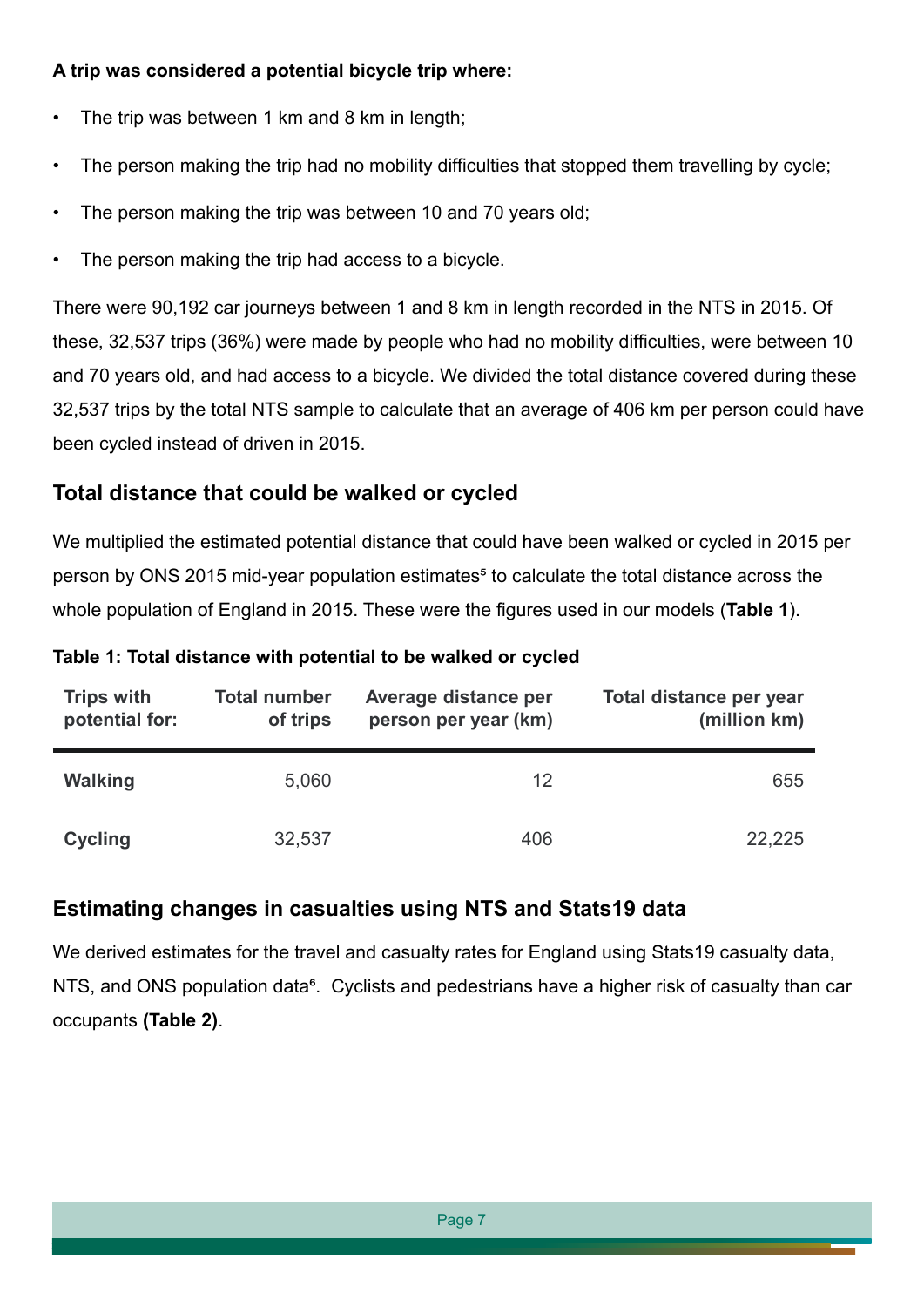| Road user group    | <b>Casualties</b> | <b>Travel (billion</b><br>passenger km) | <b>Casualty rate (casualties</b><br>per billion passenger km) |
|--------------------|-------------------|-----------------------------------------|---------------------------------------------------------------|
| <b>Pedestrians</b> | 21,525            | 16.1                                    | 1,335                                                         |
| <b>Cyclists</b>    | 17,541            | 4.7                                     | 3,732                                                         |
| Car occupants      | 99,684            | 532.9                                   | 187                                                           |

**Table 2: Casualty, travel and risk for pedestrians, cyclists and car occupants, England 2015**

To estimate the SiN effect, we first plotted the cyclist casualty rate against the number of kilometres cycled per person per year in each local authority in England. We then fitted a power trend line to represent the relationship between kilometres cycled and casualty rate, and used this in the model to derive the SiN casualty estimates. The casualty rates calculated from this trend line were adjusted to ensure that the 0% uptake scenario matches the observed casualty data and the number of passenger kilometers cycled. Further information on this methodology can be found in the Appendix to the full report [PPR865: Healthy mobility and road safety.](https://trl.co.uk/reports/healthy-mobility-and-road-safety)

The casualty rates for car occupants and pedestrians were assumed to be constant.

For comparison we created a second model that assumed casualty rates remain constant at the rates shown in **Table 2** (a model to show what would happen if no SiN effect occurred for cyclists).

We included uptake scenarios of 0%, 25%, 50%, 75% and 100% to estimate the change in casualty rates with different levels of active travel uptake. The 'current scenario' of 0% uptake is where there is no change in active travel. Each of the other scenarios estimates the change in casualty rates where the total distance travelled by car is replaced by walking or cycling. For example, the 75% uptake scenario considers the outcome if 75% of the total distance that could be walked instead of driven is walked; and if 75% of the total distance that could be cycled instead of driven is cycled.

**Table 3** shows the results for each of these uptake scenarios in the two models.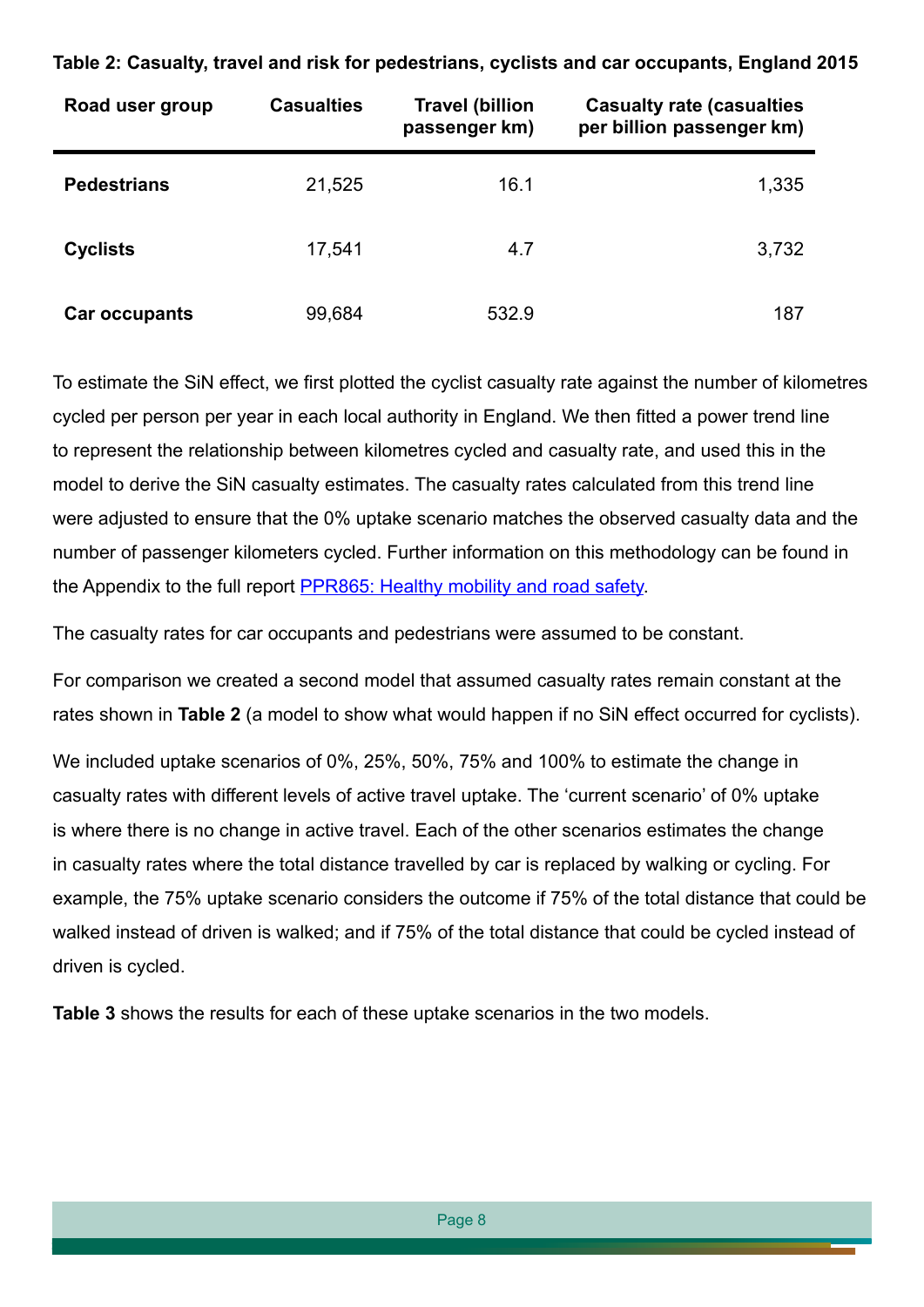|                                   |                  |                    |                                                 | <b>Cyclists</b>                                         |                                                 | <b>Total casualties</b>                                 |
|-----------------------------------|------------------|--------------------|-------------------------------------------------|---------------------------------------------------------|-------------------------------------------------|---------------------------------------------------------|
| <b>Uptake</b><br>scenario         | Car<br>occupants | <b>Pedestrians</b> | Model 1:<br><b>Constant</b><br>casualty<br>rate | Model 2:<br><b>Constant</b><br><b>SiN</b><br>adjustment | Model 1:<br><b>Constant</b><br>casualty<br>rate | Model 2:<br><b>Constant</b><br><b>SiN</b><br>adjustment |
| <b>Current</b><br>$0\%$<br>uptake | 99,684           | 21,525             | 17,541                                          | 17,541                                                  | 138,750                                         | 138,750                                                 |
| 25%<br>uptake                     | 98,583           | 21,712             | 38,276                                          | 19,101                                                  | 158,571                                         | 139,396                                                 |
| 50%<br>uptake                     | 97,513           | 21,931             | 59,013                                          | 20,046                                                  | 178,457                                         | 139,490                                                 |
| 75%<br>uptake                     | 96,443           | 22,150             | 79,749                                          | 20,735                                                  | 198,342                                         | 139,328                                                 |
| 100%<br>uptake                    | 95,374           | 22,368             | 100,485                                         | 21,282                                                  | 218,227                                         | 139,024                                                 |

#### **Table 3: Casualty estimates for different active travel uptake scenarios**

**Figure 2** shows the number of casualties in the current scenario by mode and those estimated in the 50% scenarios (this scenario is selected as an illustration - each scenario gives a similar overall picture, as shown in **Table 3**).

In the comparison model (model 1) using the current casualty rates we estimated an additional 406 pedestrian casualties and 41,472 pedal cyclist casualties if half of the short trips currently carried out by car were replaced with these active travel modes.

In the cycling SiN scenario (model 2) we estimated an increase of 2,505 cycling casualties if half of the short trips currently carried out by car were replaced with bicycle trips.

The disparity in these numbers illustrates the magnitude of the SiN effect, and the importance of ensuring that it occurs if active travel modes are to be encouraged.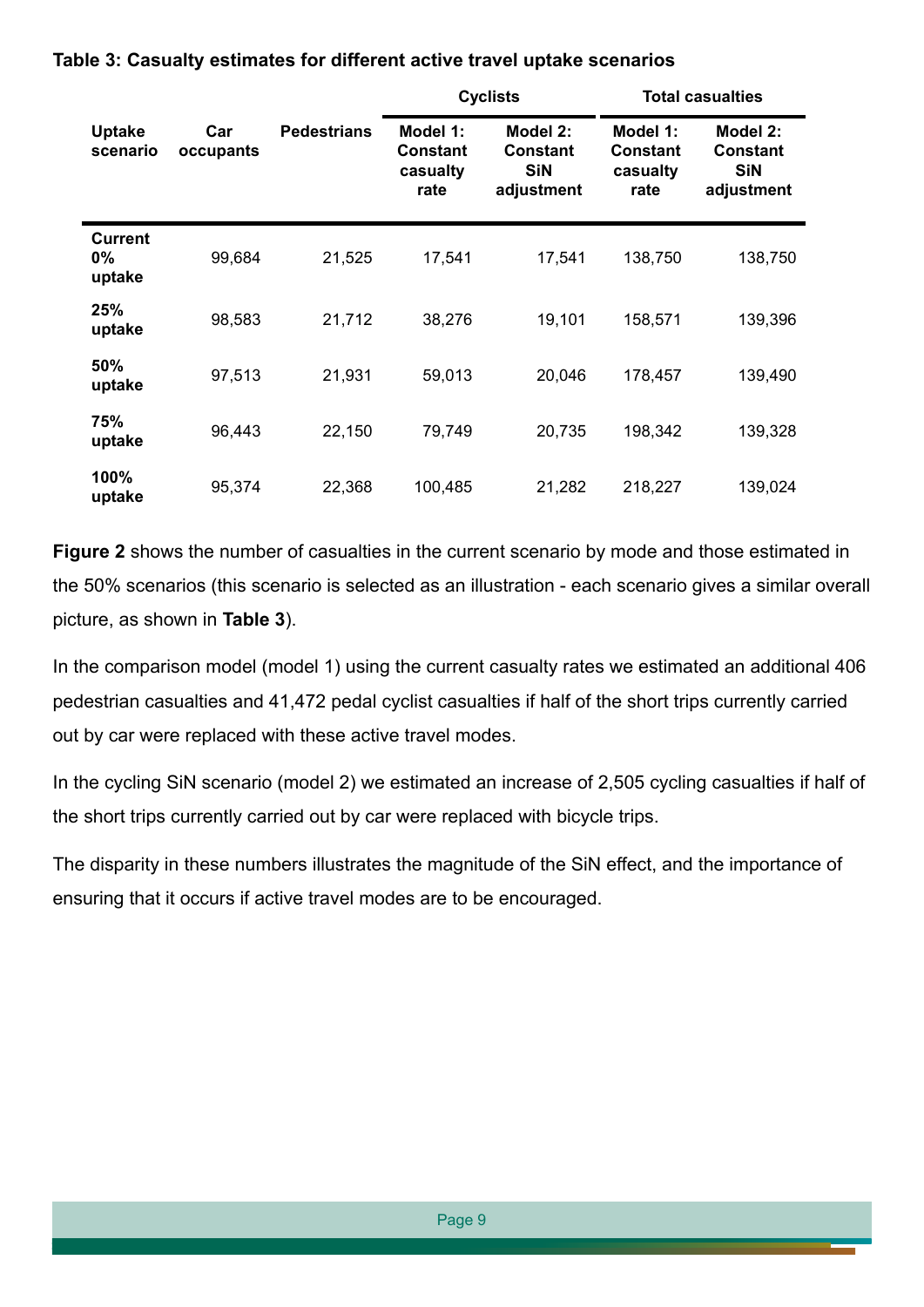#### **Chart 2: Number of casualties by mode in baseline and 50% uptake scenarios**



#### **Limitations of the analysis**

This work was intended as an indicative analysis to highlight the road safety considerations in encouraging active travel and there are a number of limitations to the models (not limited to those below).

- As noted in the opening summary, although the concept of SiN has been demonstrated in a range of studies, further research is required to quantify its effect robustly and to understand the mechanisms through which it might arise.
- Our estimates are based on a modelled relationship between cycling risk and cycle travel which is not necessarily causal, as there are additional factors likely to contribute to different safety levels in different areas. For example, local authorities which have high levels of cycling and lower cycling risks may also have good cycling infrastructure. Again this relates to the precise mechanism by which SiN occurs.
- The short trip selection criteria will have excluded some longer journeys that could be cycled. Conversely, some trips identified as having potential for active travel could not be walked or cycled in practice, due to factors such as hilliness, driver behaviour, illness, or weather.
- We specified that someone must have access to a bicycle in our model assumptions removing this condition from the criteria would almost double the potential number of cycle trips.
- Stats19 is the national database of reported injury collisions and only includes those collisions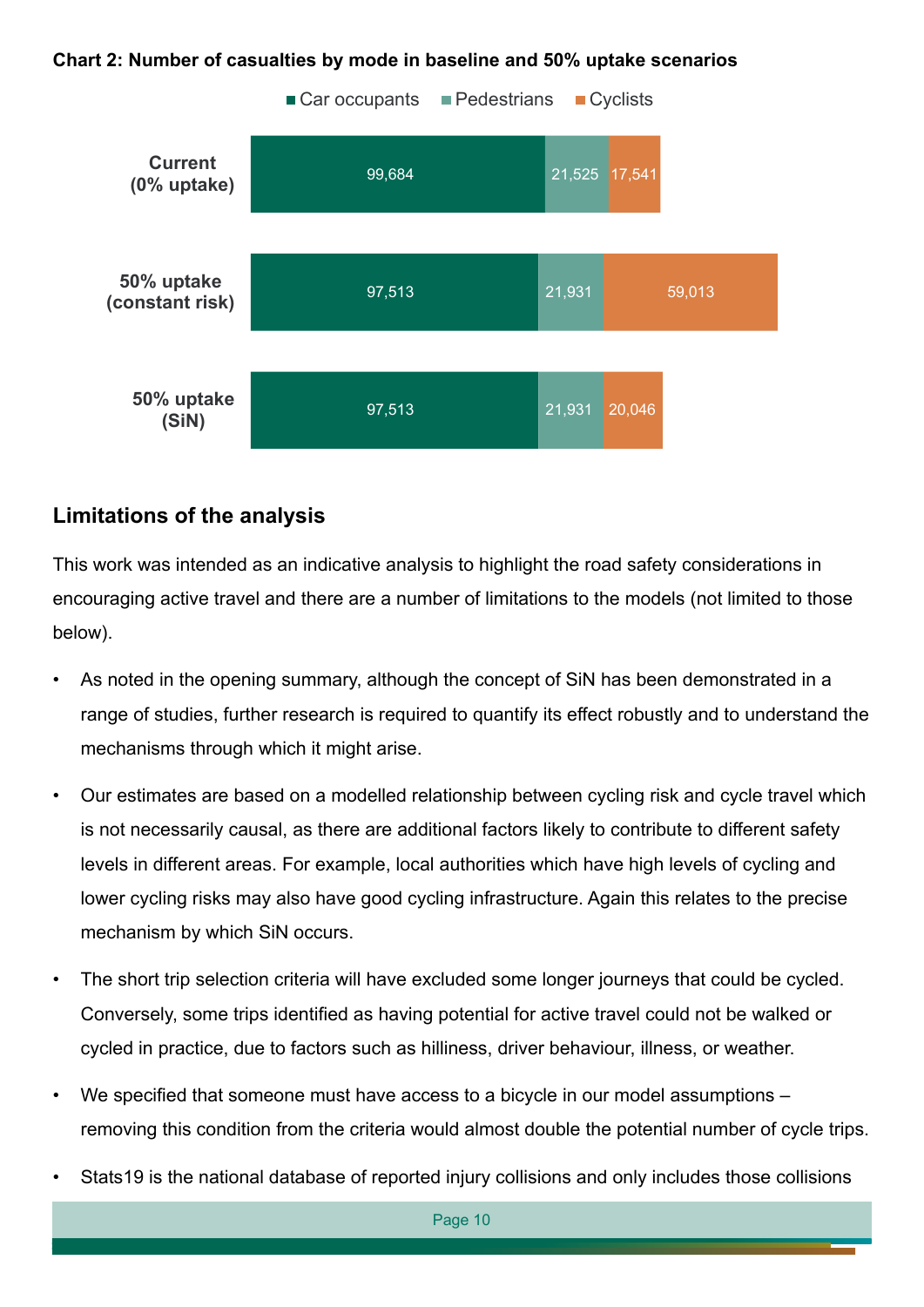reported to and by the police. There is evidence that some serious and slight collisions are not reported to the police, especially cyclist casualties and single-cycle collisions<sup>7</sup> therefore the casualty rates should be considered underestimates.

#### **Possible next steps**

Our work estimated the change in total casualties if a number of active travel scenarios were adopted, but the analysis could be adapted to estimate the differences in casualty numbers by injury severity, specifically the changes in fatal and seriously injured casualties. Since cyclists and pedestrians are more vulnerable than car occupants when involved in a collision, these severities would be expected to show greater percentage differences in the increased active travel uptake scenarios when compared with the current baseline.

As the purpose of this exercise was to identify casualty numbers, the benefits of active travel to health, the environment, and congestion, were not considered in these models. There are robust measures for quantifying the value of casualty reduction and health benefits<sup>8</sup>, which could be combined with an estimated cost of a proposed scheme to calculate the benefit-cost ratio.

There is a range of options for more detailed analysis of National Travel Survey data, incorporating geography and demographics to understand who makes journeys and where these occur. This could be used to enable targeted interventions to increase active travel in particular areas.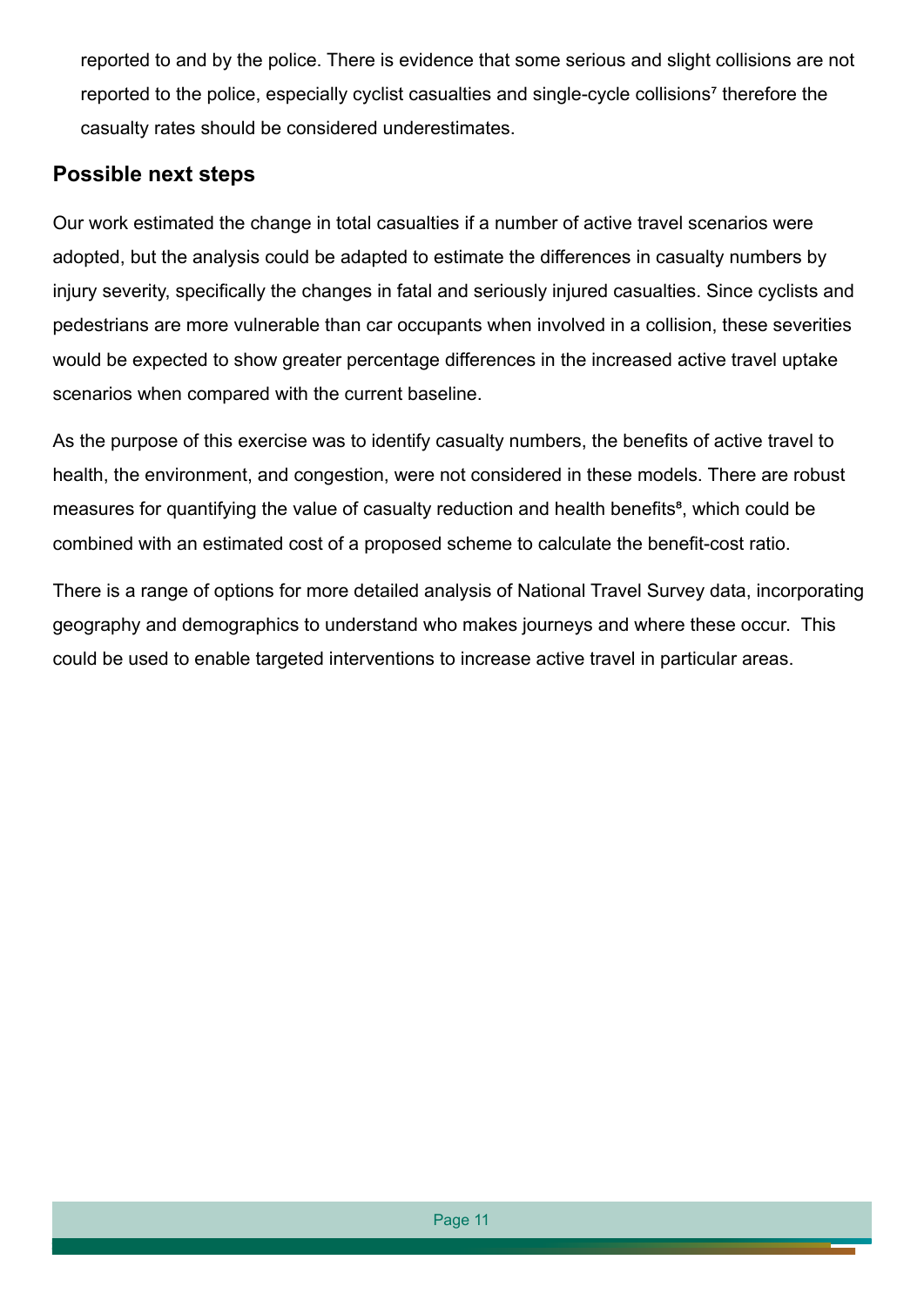#### *by Dr. Fiona Crawford, Centre for Transport and Society (University of the West of England)*

#### **Introduction**

The National Travel Survey (NTS) found that commuting trips accounted for 20% of the distance travelled in England in 2016. Evidence regarding the modes used for commuting is essential for peak period planning and for developing strategies to reduce road traffic congestion. Often, transport planners simplify the issue by assuming that each commuter always uses the same mode for commuting. This assumption implicitly suggests that commuters have very little familiarity with other modes for commuting and therefore have low levels of resilience to a particular mode being unavailable. Also, the number of commuting trips made by different modes may be overor under-estimated if commuters are assumed to use their 'typical' or 'usual' commuting mode all of the time.

This article examines the extent to which the assumption of a single commuting mode per person is valid for a large sample of commuters. For commuters who do vary their mode, the combinations of modes used are also examined. This provides insights into alternative modes which might be feasible if a commuter's usual commuting mode is unavailable. Arguably, the findings may also be relevant for commuters who currently always use the same mode.

A fairly large sample of commuting behaviour has been examined using NTS travel diary and survey data from 1998 to 2016. Data for a seven day period is recorded in the travel diary, therefore the stability of mode choice can only be examined over this period of time.

Commuting trips as defined within the NTS are the focus of this analysis. This is only a subset of all trips to and from work as it excludes trips to secondary workplaces and trip chains between home and work, for example including a stop to drop off a child at school or to go shopping. Examining only trips satisfying the NTS 'commuting'

#### **Definitions**

#### **Trip**

This is a one-way course of travel with a single main purpose. Outward and return halves of a single trip are treated as two separate trips.

A trip cannot have two separate purposes, and if a single course of travel involves a mid-way change of purpose then it, too, is split into two trips. However, trivial subsidiary purposes (e.g. a stop to buy a newspaper) are disregarded.

#### **Trip Weight**

Values applied to each data point to reduce the effect of bias. This takes account of non-response, reduced reporting during the travel week etc.

More details on statistical weights, as well as the weighting process applied to NTS data, can be found in the [NTS technical report](https://www.gov.uk/government/uploads/system/uploads/attachment_data/file/729525/nts-technical-report-2017.pdf).

#### **Main Mode**

This is the mode used for the longest stage of the trip by distance.

With stages of equal length the mode of the latest stage is used.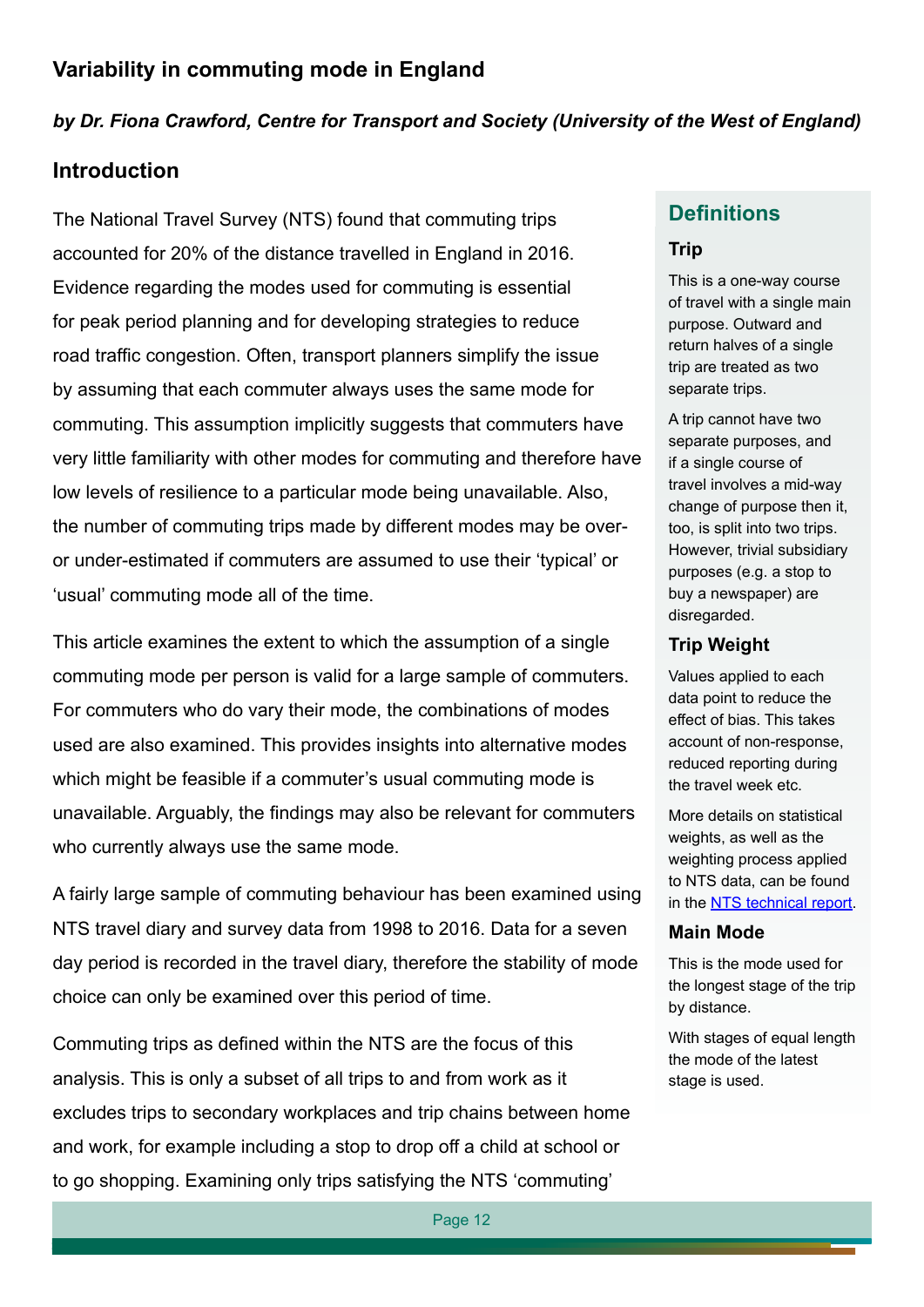definition ensures that there is a comparable frame of reference. Comparable data is required as travelling to a different location or making a stop en-route may necessitate the use of a different mode of travel rather than it being optional. This analysis has only examined the main mode used for each trip although the travel diary also collects data on other modes used within a trip which could be analysed in future work.

The analysis in this article has only been possible because the NTS collects travel diary data over multiple days alongside a comprehensive individual survey and because the data has been collected on a

## **Data Examined**

Data for England has been examined as NTS data has been collected in England only since 2013. Trip weights have not been applied in this research as they are designed to account for under-reporting in the number of trips by type, but do not take into account the mode of travel.

consistent and frequent basis over a sufficiently long time to analyse trends over time. The analyses only examine a week of data for each respondent, however, and additional research would need to be undertaken to determine the degree of variability in commuting mode over longer periods of time.

## **Commuting Trips**

Between 1998 and 2016, 88,661 employed people included at least two commuting trips within their seven day NTS travel diary. These commuters made 664,265 commuting trips during their surveyed week, including 416,603 as a car driver. Each commuting trip consists of travel from work to home or from home to work and therefore multiple commuting trips per person might be expected on each working day. This article focuses on the number of trips as opposed to the number of days, as commuting mode may differ within days.

#### **Chart 1: Commuting modes used per person during a seven day period (NTS 1998 to 2016)**

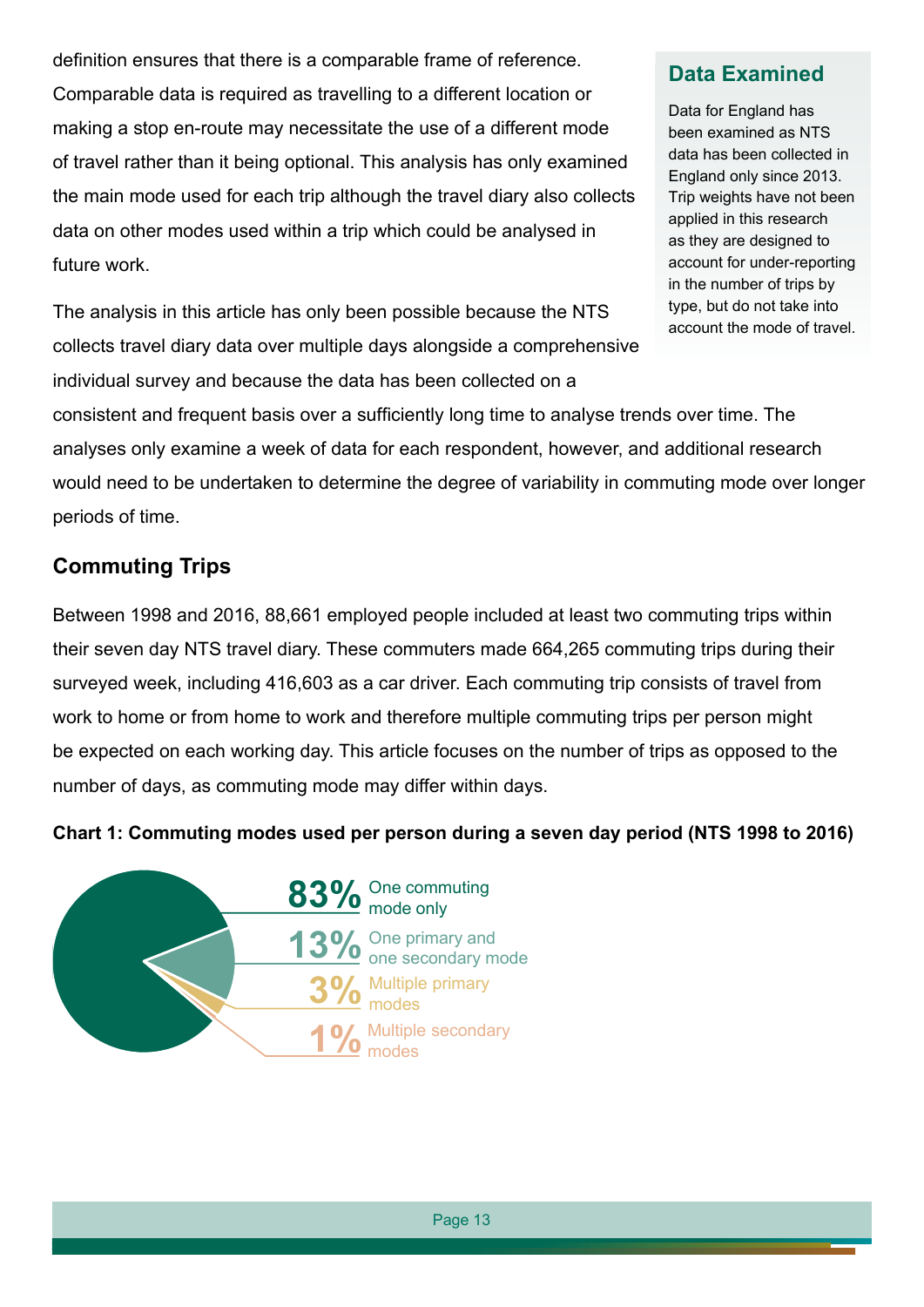**Chart 1** shows that a large proportion of commuters (83%) used the same mode of travel for all commuting trips during the surveyed week. This group rely on one mode for commuting, either by choice or due to a lack of suitable alternatives, and therefore are more vulnerable to the impacts of a mode being unavailable, for example due to a public transport strike.

The second largest group in **Chart 1** contains commuters who primarily used one mode for commuting in the seven-day travel diary, but also had a distinct secondary mode which they used for the second highest number of commuting trips. They may also have used other modes for fewer commuting trips during the week. This group comprises 13% of commuters who made 15% of commuting trips. These commuters vary their commuting mode, although the NTS data does not provide information about whether the variability is due to circumstances, such as vehicle availability, or by choice.

The third group of commuters have two or more primary commuting modes that they used for the same number of commuting trips during the surveyed week. The group contains 3% of commuters. These commuters made only 2% of commuting trips as they made fewer commuting trips per week on average (6.3 compared to 7.5 for other commuters). The final group contains only 888 people over the 19 year period and they all have a primary mode and two or more other modes which are tied for the second most commuting trips made during the week.

**Table 1** shows the commuting mode choice for the two largest groups, namely the commuters who always use the same commuting mode and those with one primary and one secondary mode. Car drivers account for over two thirds of commuters who always use the same mode but make up a much smaller proportion of commuters who vary their commuting mode. Other modes, particularly travelling by local bus (outside London), walking and being a passenger in a car, are more common for people who vary their commuting mode during the week.

For commuters with one primary and one secondary mode, cycling, driving a car and public transport (other than buses in London) were more common as primary modes rather than secondary modes. Travelling as a car or van passenger or by taxi/minicab were more commonly observed as secondary modes.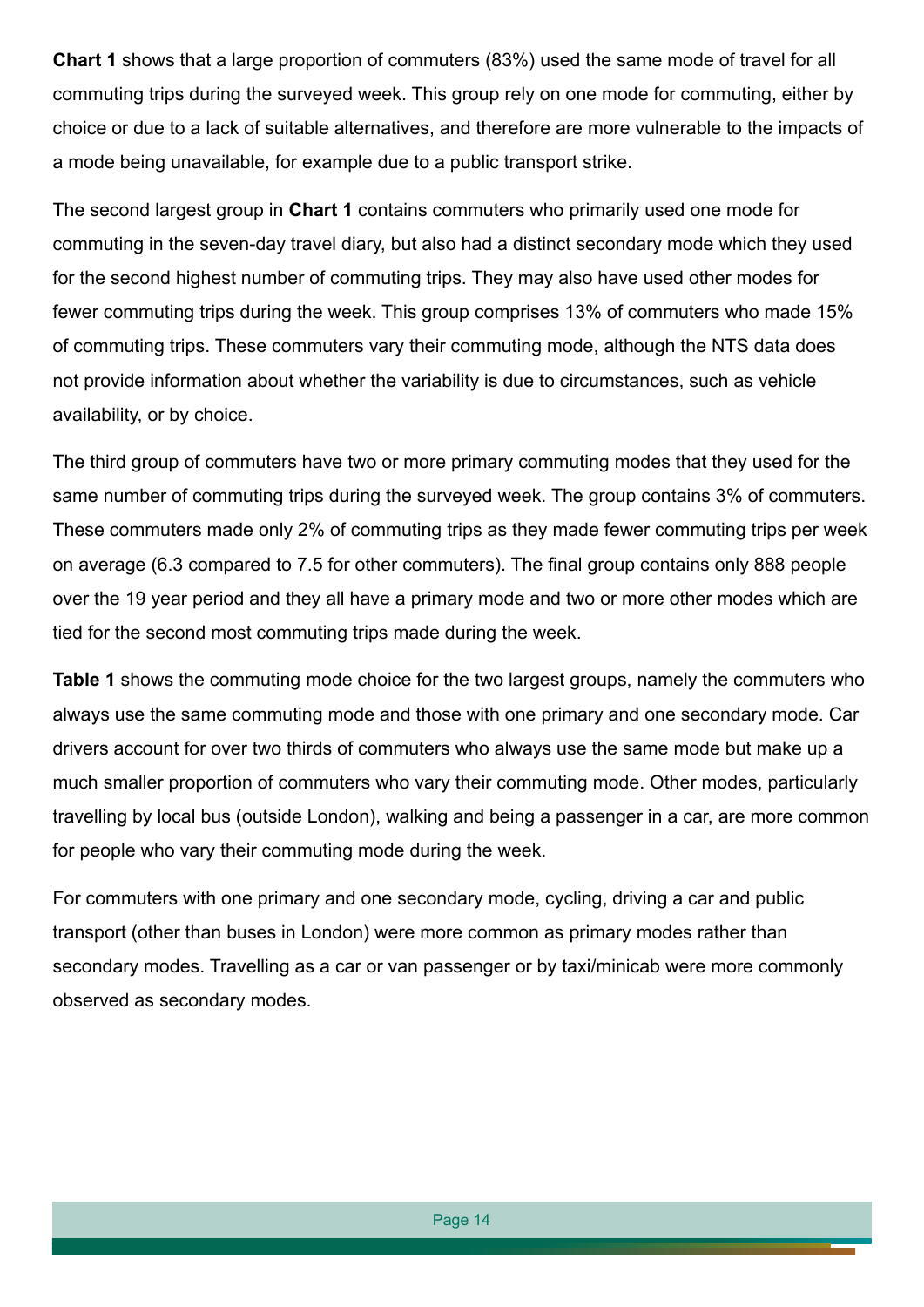**Table 1: Commuting mode for people using only one mode, or one primary and one secondary mode for commuting: England, 1998 to 2016**

|                                         | <b>Commuters</b><br>always using the<br>same mode<br>$(n=73, 537)$ | Commuters with one primary and one<br>secondary mode<br>$(n=11,631)$ |                                               |
|-----------------------------------------|--------------------------------------------------------------------|----------------------------------------------------------------------|-----------------------------------------------|
| <b>Main mode for</b><br>commuting trips | Percentage by<br>commuting mode                                    | <b>Percentage by</b><br><b>PRIMARY mode</b>                          | <b>Percentage by</b><br><b>SECONDARY mode</b> |
| <b>Walk</b>                             | 6%                                                                 | 12%                                                                  | 12%                                           |
| <b>Bicycle</b>                          | 3%                                                                 | 7%                                                                   | 4%                                            |
| Car/van driver                          | 69%                                                                | 30%                                                                  | 19%                                           |
| Car/van passenger                       | 6%                                                                 | 23%                                                                  | 37%                                           |
| <b>Bus in London</b>                    | 2%                                                                 | 3%                                                                   | 3%                                            |
| <b>Other local bus</b>                  | 4%                                                                 | 12%                                                                  | 10%                                           |
| London<br><b>Underground</b>            | 2%                                                                 | 3%                                                                   | 2%                                            |
| <b>Surface rail</b>                     | 5%                                                                 | 6%                                                                   | 4%                                            |
| Taxi/minicab                            | $0\%$                                                              | 1%                                                                   | 5%                                            |
| <b>Other</b>                            | 2%                                                                 | 3%                                                                   | 3%                                            |

#### **Commuters who use the same mode all week**

**Chart 2** shows that the proportion of commuters using the same mode of transport for all commuting trips during the surveyed week has gradually increased between 1998 and 2016. The percentage increased from 80% in 1998-2000 to 85% in 2014-2016.



**Chart 2: Number of main commuting modes used per person: England, 1998 to 2016**

Page 15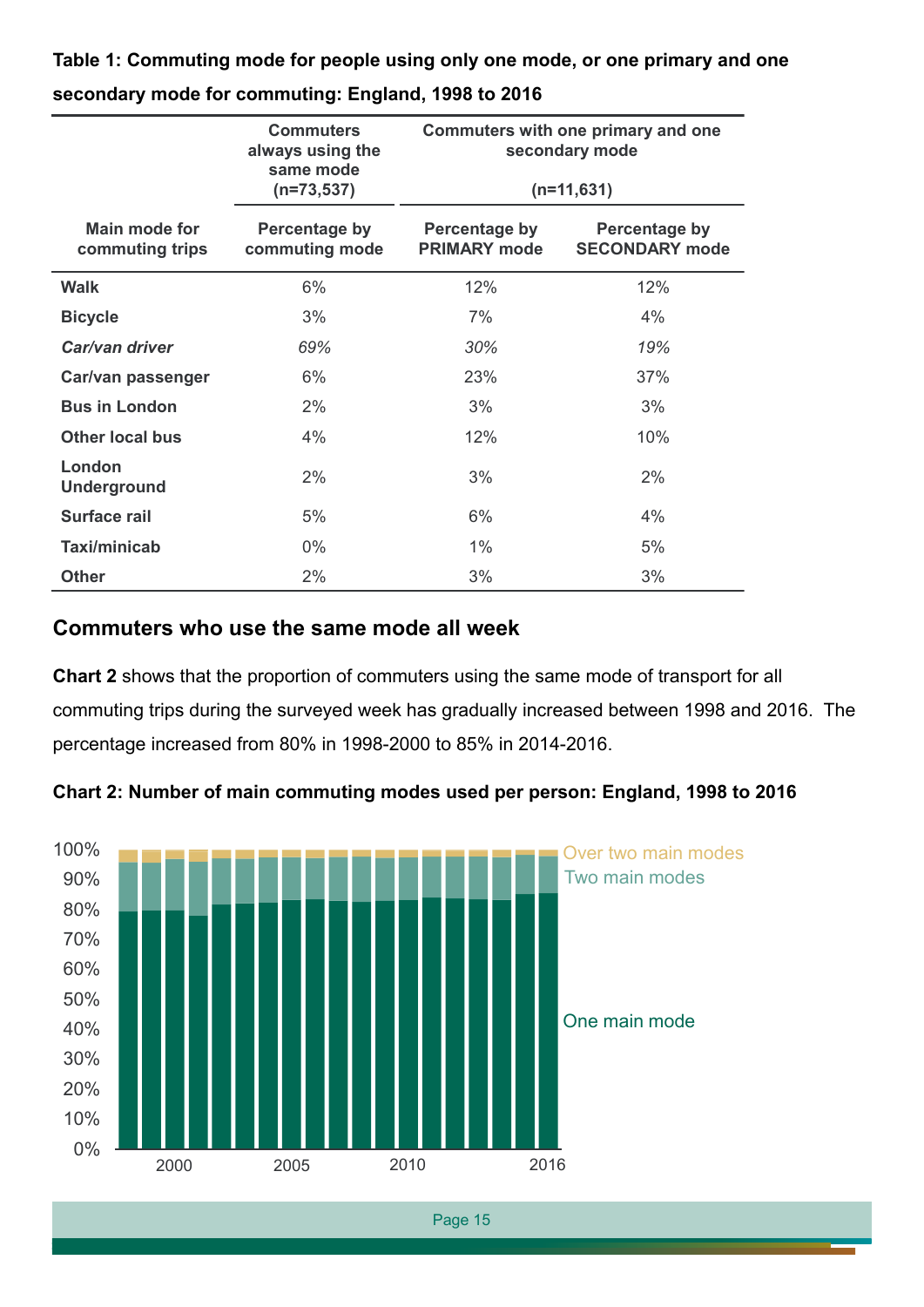Over the whole period from 1998 to 2016, 69% of single mode commuters drove a car or van to work, compared to 63% for all of the commuters combined. The percentage of single mode commuters who drive their car to work has decreased over time, however, from 74% in 1998 to 67% in 2016. This has been offset by an increase in the proportion of single mode commuters using public transport (from 9% in 1998 to 17% in 2016).

A higher percentage of males than females always use the same commuting mode (85% compared with 80%). There is also a gender difference when considering full time workers only. Males working full time are more likely to always use the same commuting mode than males working part time (86% to 82%). For females, however, there is no difference when comparing full and part time workers.

**Table 2** shows that the percentage of people always using the same commuting mode generally increases with age. It is possible that this is influenced by generational effects, for example differences in the status attached to owning a car or the confidence in using a range of transport options available through mobile devices.

| Age group       | Percentage of commuters who always use<br>the same mode for commuting |
|-----------------|-----------------------------------------------------------------------|
| $11 - 16$ years | 73%                                                                   |
| $17 - 20$ years | 71%                                                                   |
| $21 - 29$ years | 80%                                                                   |
| $30 - 39$ years | 84%                                                                   |
| $40 - 49$ years | 84%                                                                   |
| $50 - 59$ years | 84%                                                                   |
| $60$ years $+$  | 86%                                                                   |

**Table 2: Percentage of commuters who always use the same mode by age group: England, 1998-2016**

A higher percentage of self-employed people always use the same mode for commuting than employees (88% versus 83%). Commuters who always the same commuting mode are more likely to drive a car to work if they are self-employed (80%) than if they are an employee (68%). These two differences could be due to job-related factors such as needing a car for business trips during the day or the need to carry equipment or other supplies, which may be more relevant for selfemployed people.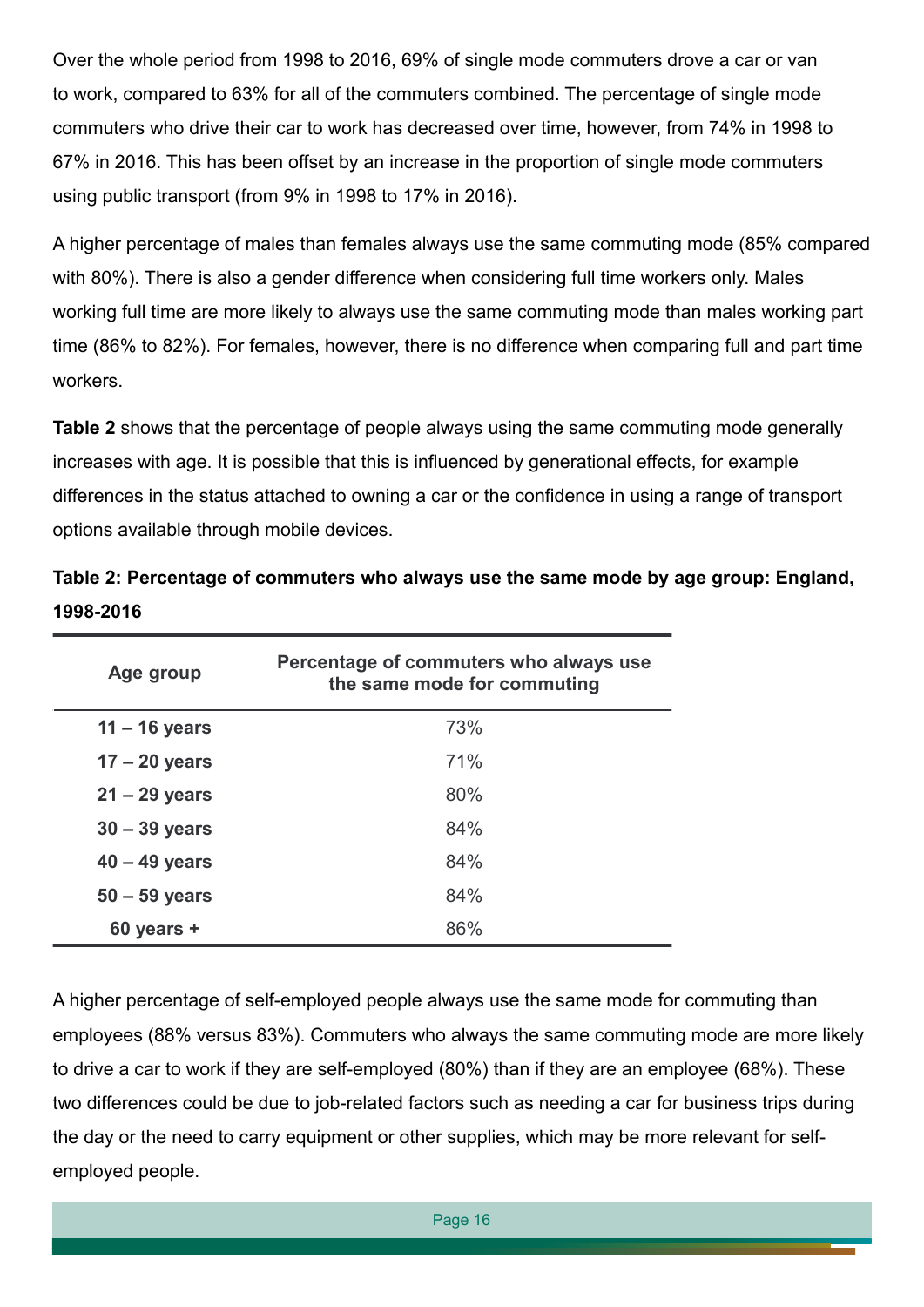## **Commuters varying their commuting mode**

In **Chart 1** above, 13% of commuters had one mode that they primarily used for commuting as well as a distinct secondary mode. The combinations of primary and secondary modes used will now be considered.

The secondary modes of travel for commuters who primarily walk or cycle to and from work are shown in **Chart 3**. Some of the secondary modes have been grouped together, therefore the 'active travel' category relates to cycling for people who primarily commute by foot, and walking for people who primarily commute by bike. There is a distinction in the secondary mode of travel, however, as pedestrians are more likely to be car passengers, and cyclists are more likely to be car drivers.





Of the people who primarily use active travel to get to work, a high proportion use a car as a secondary mode. There is a distinction in the secondary mode of travel, however, as pedestrians are more likely to be car passengers and cyclists are more likely to be car drivers. Care must be taken in interpreting this finding however, as the fact that many commuter cyclists occasionally drive to work does not necessarily mean that cycling is a feasible option for most people who always drive to and from work. It does however suggest that if bad weather prevents commuters from using active travel, then a substantial proportion would travel using a private car or van instead. A similar percentage of walking and cycling commuters use public transport as a secondary mode, although pedestrians are more likely to use local (non-London) buses and cyclists are more likely to use the underground or rail.

The choice of secondary mode for people who primarily commute by driving or as a passenger in a car is shown in **Chart 4**.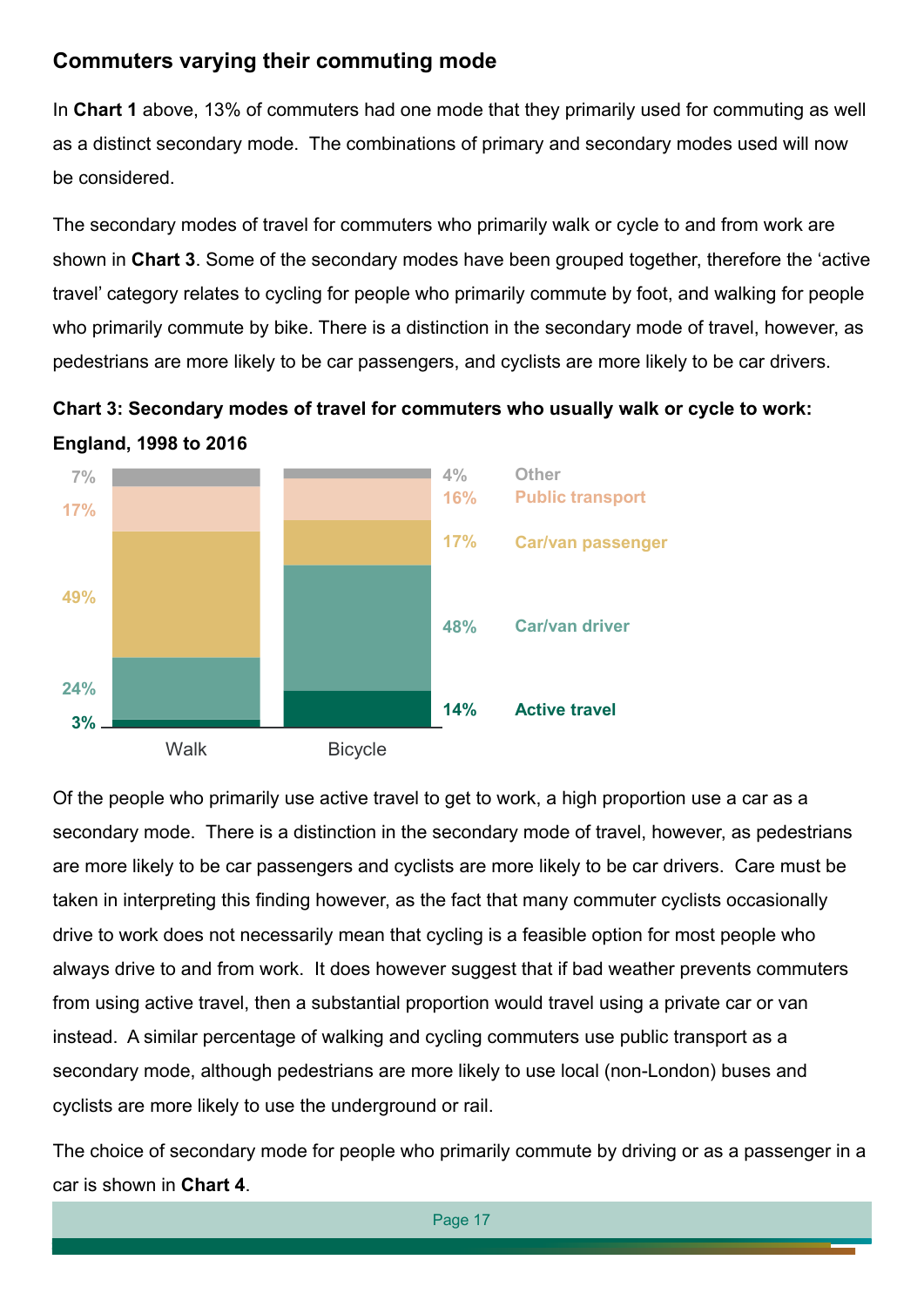## **Chart 4: Secondary modes of travel for workers who usually commute by car: England, 1998 to 2016**



The dominating feature is that 62% of commuters who primarily drive to work travel as a passenger in a car as their secondary mode. The commuters who are primarily car passengers are less dependent on the car with 34% using public transport as their secondary mode (compared with 13% of drivers). The 'other' category is dominated by motorcycles for drivers and taxis for passengers.

Public transport categories have been combined for the visualisation of secondary commuting modes above, but the choice of secondary mode differs markedly between commuters primarily commuting using each of the four main types of public transport in England **(Chart 5)**.

## **Chart 5: Secondary modes of travel for workers who usually commute by public transport: England, 1998 to 2016**

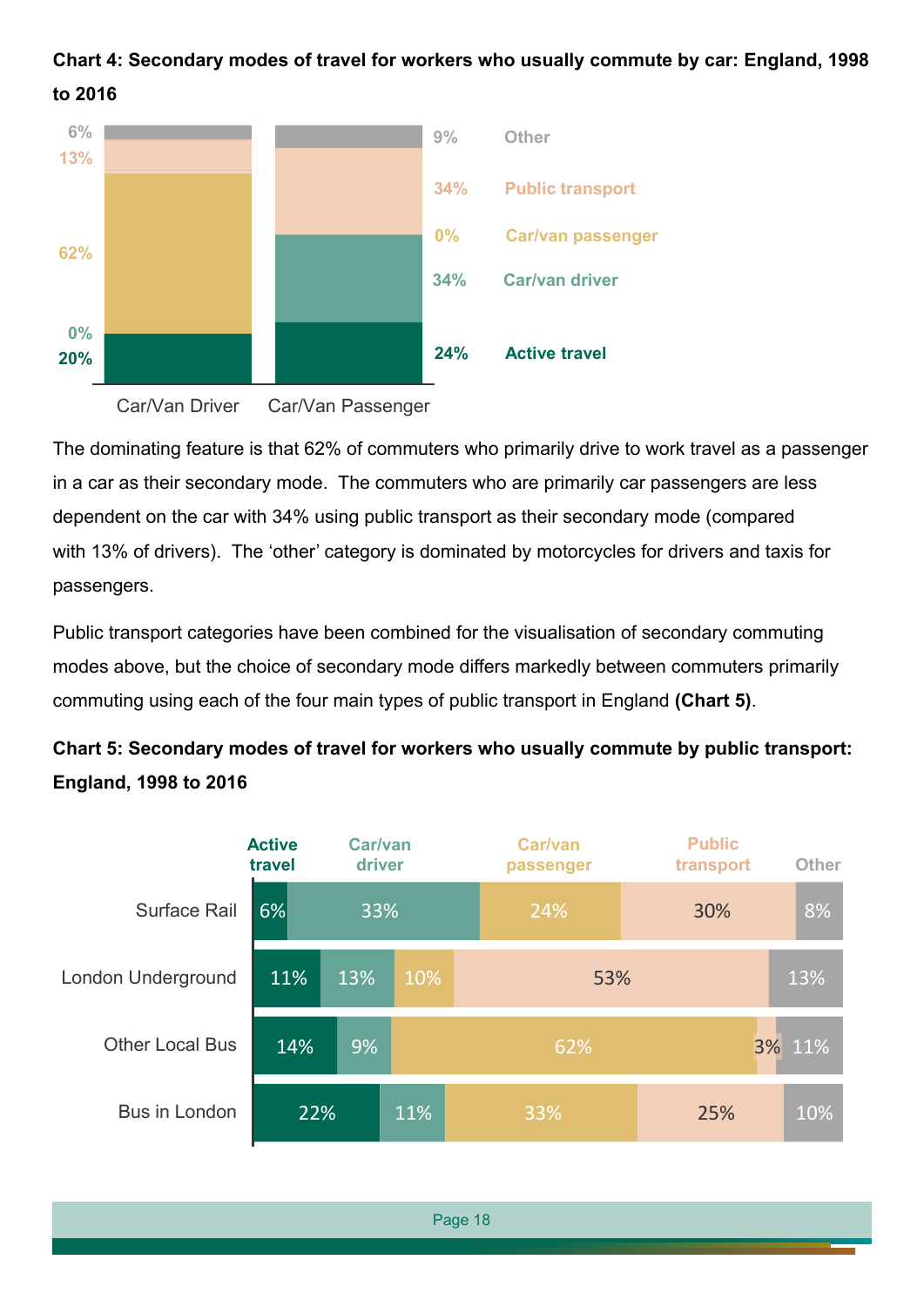For commuters who primarily use local buses (excluding London), 71% used a car as their secondary commuting mode in the weekly diary, in most cases as a passenger.

The equivalent percentage was much lower for users of buses in London, where more people use active travel and other forms of public transport as their secondary mode. Over half of the commuters who primarily use the London Underground used another form of public transport as their secondary mode for commuting. The higher use of public transport as a secondary mode in London could be due to the abundance of alternative public transport options and integrated ticketing in London.

Although fewer of the commuters with one primary and one secondary mode drive their car to work compared with commuters always using the same mode, the dominance of the car is still visible. **Chart 6** shows the percentage of commuters who use active or public transport as their primary mode, but use private motorised transport (as a driver or passenger) or taxis as their secondary mode. For all modes other than the London Underground, more than half of the commuters use private motorised vehicles as their secondary commuting mode.

**Chart 6: Percentage of commuters whose secondary mode is a private motorised vehicle or taxi by each primary commuting mode: England, 1998 to 2016**



The group of commuters with two primary modes (used for the same number of commuting trips) during the week was relatively small. These commuters have similar mode characteristics to the group with one primary and one secondary commuting mode, although there are fewer people who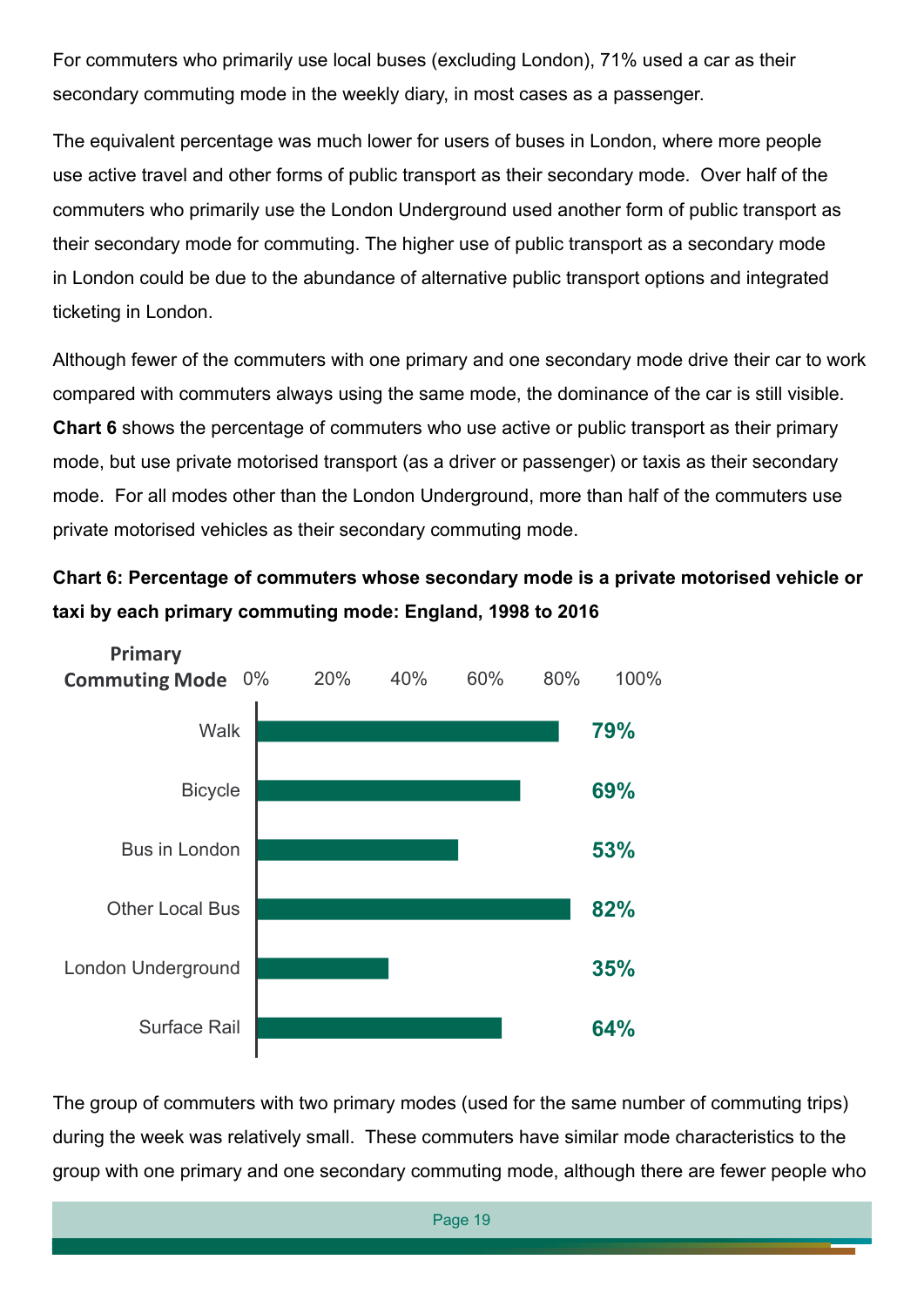drive a car to work and higher percentages of people commuting as a car passenger or using local buses.

#### **Conclusions**

This article uses NTS diary and survey data to show that the majority of workers always use the same mode for their commuting trips. This proportion has been growing over time. Current trends, including people working until later in life and increasing levels of self-employment, may increase this proportion further in the future. The lack of variability in commuting mode suggests that many commuters in England would not be particularly resilient to the sudden unavailability of a travel mode. Most commuters would not have recent or regular experience in commuting using an alternative mode should their primary mode be unavailable for any reason. By not using other modes frequently for commuting, it could also be argued that there are greater barriers to these people changing their commuting behaviour, particularly due to a lack of information about facilities and processes relating to other modes and perhaps a lack of suitable equipment. Single mode commuters also predominantly drive their car to work, although this proportion has decreased from three-quarters to two-thirds between 1998 and 2016.

In all, 17% of commuters did vary their commuting mode during the surveyed week and thus have a higher level of mode-related resilience than under the standard assumption that commuters do not vary their mode. Commuters who have a primary commuting mode as well as a secondary mode are less likely to drive a car to work. There is still a reliance on the private car within this group however, particularly as a secondary travel mode. People primarily commuting by local bus outside of London, for example, rely heavily on private motorised transport and taxis as secondary modes. The equivalent percentage in London is much lower, perhaps due to a greater number of public transport alternatives and/or higher levels of satisfaction with bus travel in London as reported in the NTS.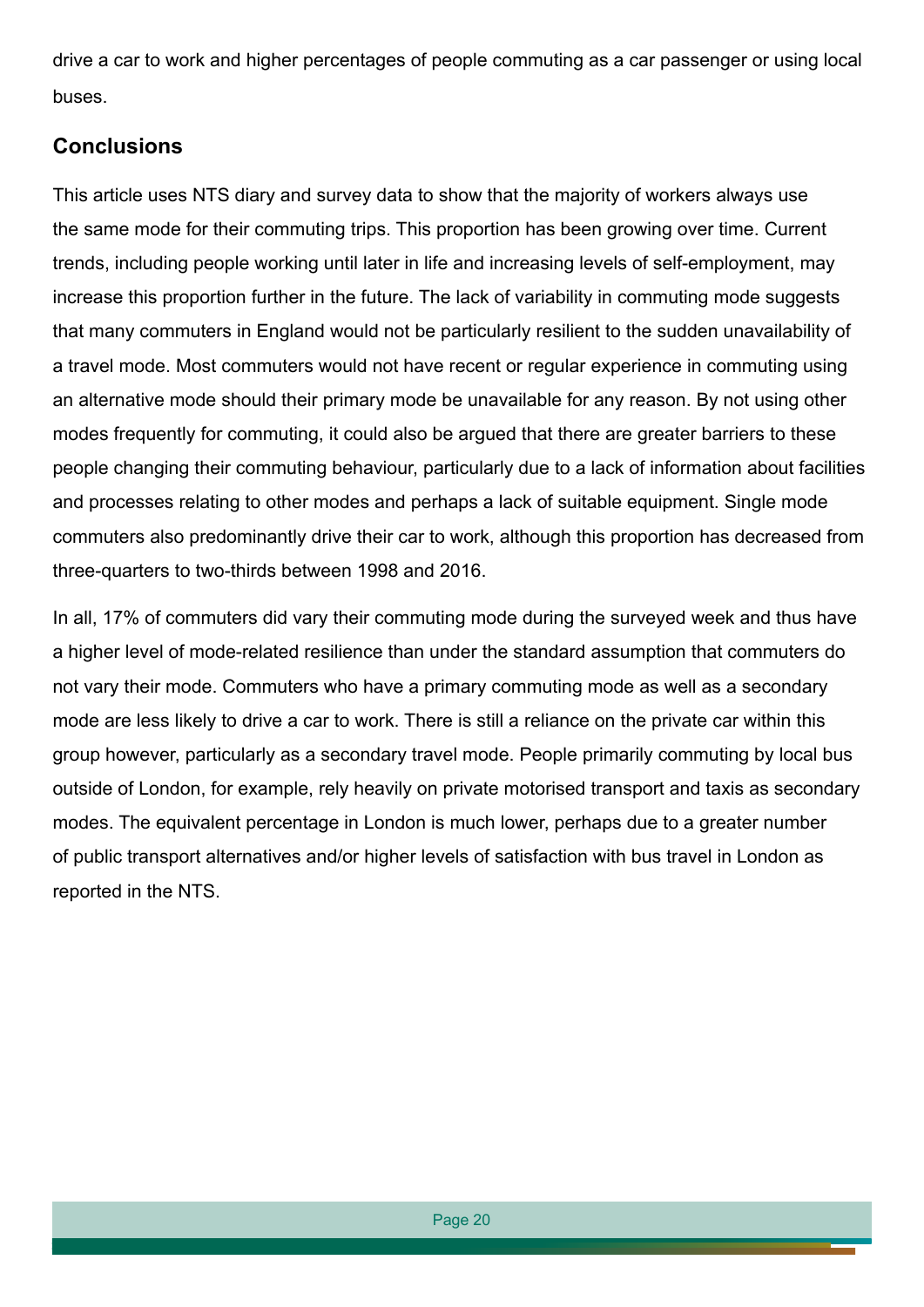## **Driving in the hours of darkness**

#### *by C G B (Kit) Mitchell*

#### **Introduction**

It is well known that as people age they tend to reduce the amount they drive in darkness. Numerous surveys show that night driving is one of the most frequently cited aspects of driving that older drivers claim to reduce or stop completely<sup>1,2</sup>. There is considerable research on the safety of driving in darkness, on the distribution of accidents by time of day, and on the effect of street lighting on road safety, but there is little research on the amount of driving during darkness by different groups of people.

This paper uses data from the National Travel Survey (NTS)<sup>3</sup> to explore how much men and women drive in darkness and how this changes with the age of the driver. The data for this paper was provided by staff of the Department of Transport for a study for the RAC Foundation<sup>4.</sup>

This article is based on trips, mileage and licence holding broken down by for men and women, age group and the time the trip took place. Multiple survey years were combined to increase the sample size and data for 2014-2016 is compared with 2002-2004 to see the change over time.

Trips and miles per licence holder has been calculated from per person figures using the percentage of each group of people with a full driving licence, from the NTS. Charts are drawn using the midpoint of each age band.

#### **"Hours of darkness"**

Trips from the NTS were categorised based on the start time of the trip and the start and end time of the hours of darkness provided by HM Nautical Almanac Office.

They are derived from the calculated rising and setting times of the sun and do not account for local weather conditions at the time of the trip.

The times used were for Leicester in 2016, as a reasonably central point for the country.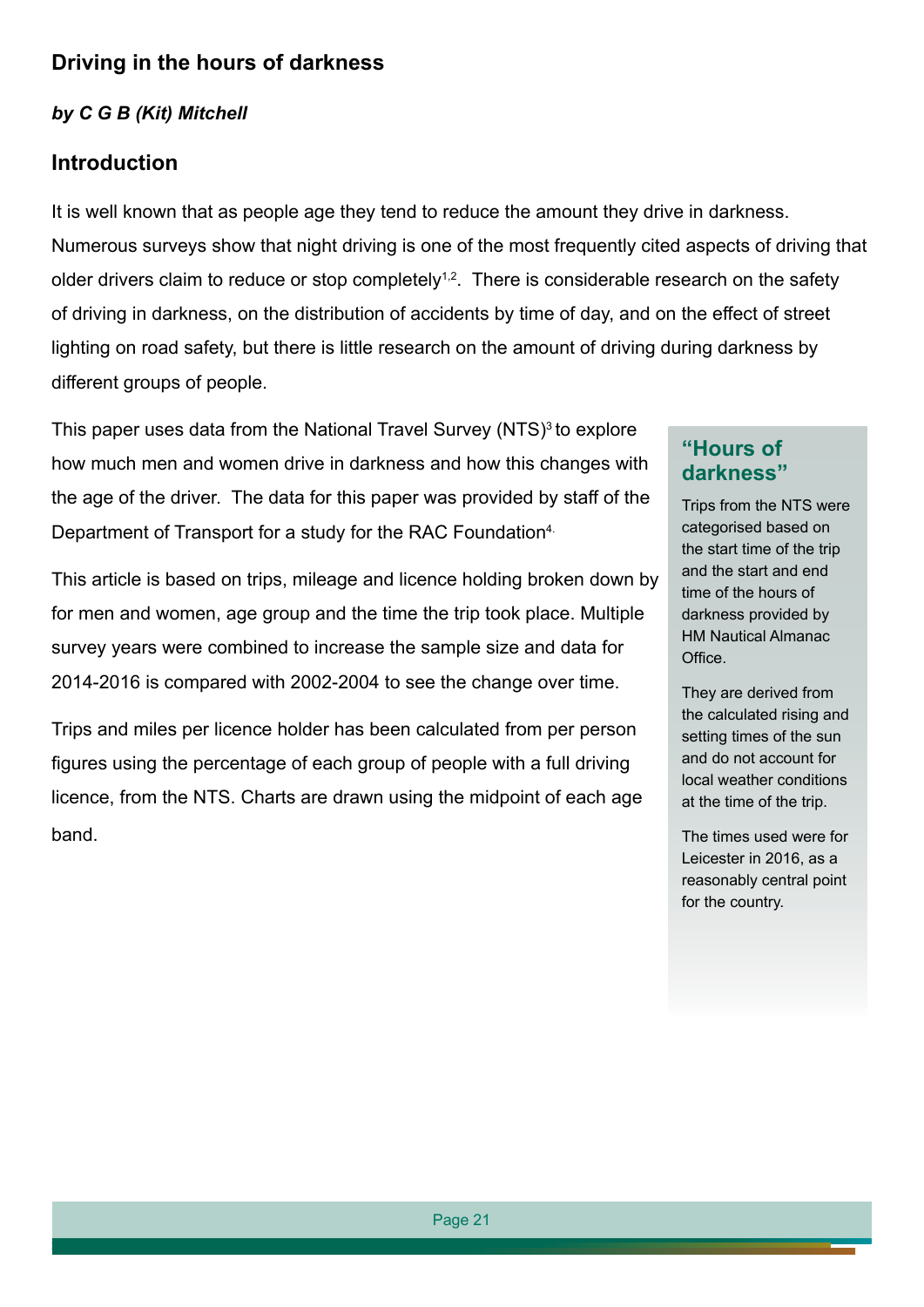#### **All trips**

**Chart 1** below shows that relatively few journeys are driven during the hours of darkness. The number per licence remains rather constant at 100–120 per year up to age 55 to 60, after which it drops steadily with increasing age. The number of trips made by women during darkness reduces after age 55, while for men it reduces after age 60. Perhaps more importantly, **Chart 2** shows the percentage of car driver trips that are made during the hours of darkness. The percentage reduces steadily with increasing age, with women up to the age of 70 making a smaller proportion of their journeys in darkness than men in that age range. Figure 2 also shows the percentages of trips by all means of transport made in darkness; these are virtually identical to the percentages for car driver trips<sup>5</sup>.



**Chart 1: Car driver trips per licence per year in total and during the hours of darkness: England, 2014–16**



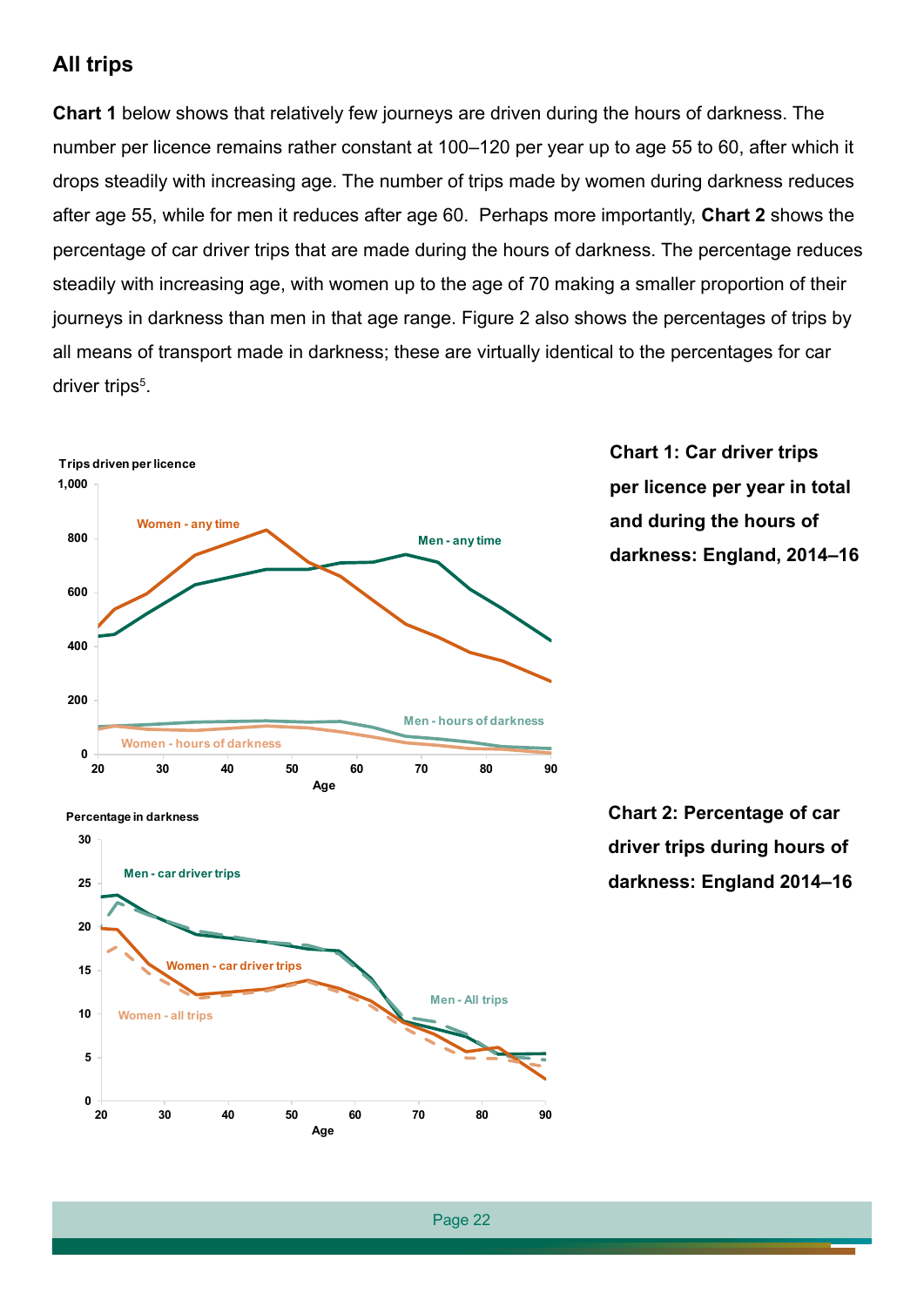#### **Travel for different purposes**

As examples of travel for particular purposes, **Chart 3** shows the percentage of car driver trips for sport and entertainment that are made during the hours of darkness, and **Chart 4** the percentage of trips to visit friends at home. In each case, the percentage drops steadily with increasing age, and in the case of visiting friends, the percentage of trips for women is lower than that for men at all ages. As with **Chart 2**, the percentages of trips by all means of travel for sport and entertainment and to visit friends at home are very similar to the percentages of car driver trips.

For all age groups the percentage of trips driven during darkness is similar to the percentage of all trips made during the hours of darkness. This indicates that older people are not switching to alternative modes for trips in darkness. However, we cannot tell from this if the reduction in travel during darkness is due to a reduction in activities requiring travel at these times, or older people forgoing activities to avoid travel at these times.

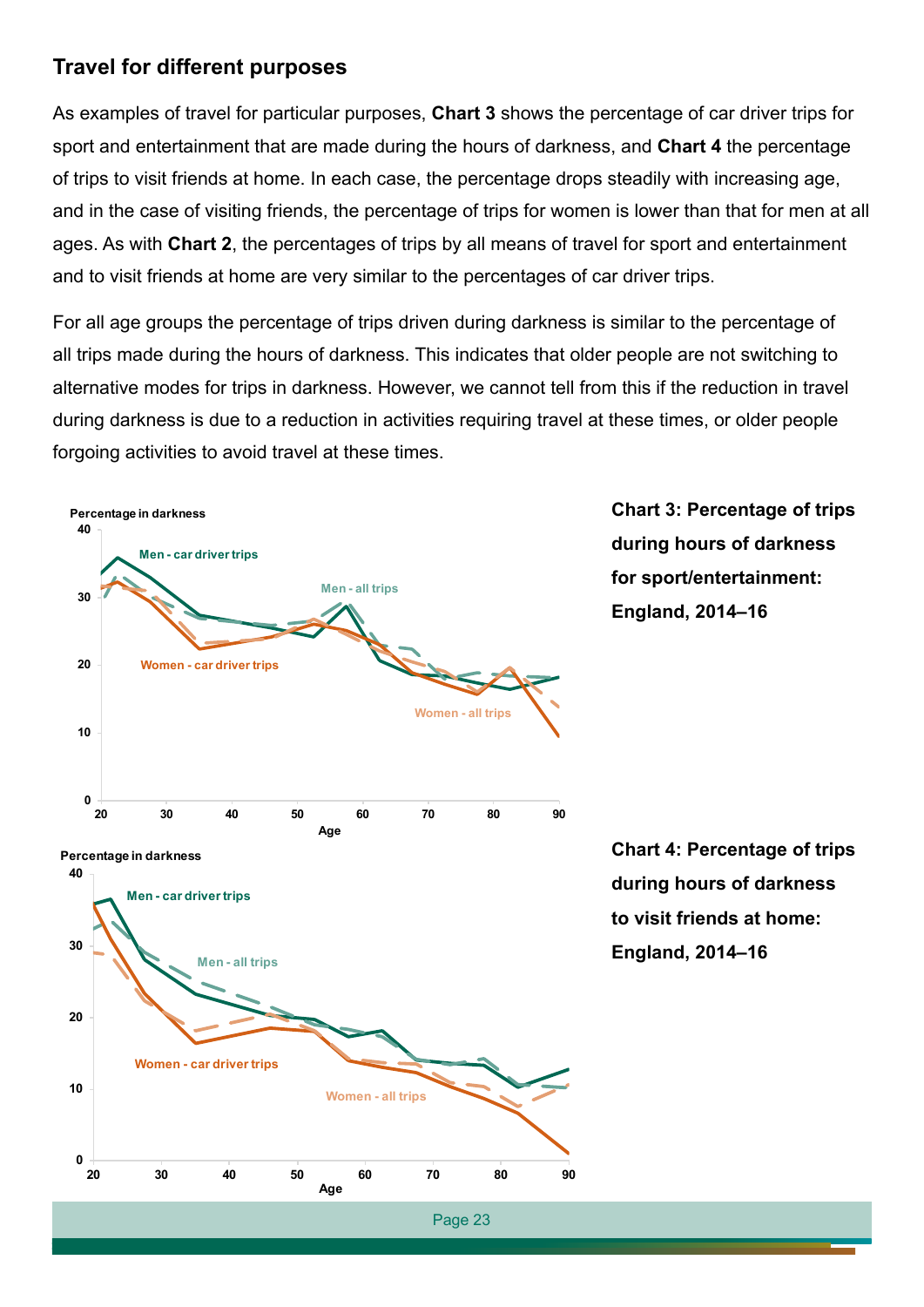## **Distance driven in the hours of darkness**

The percentage of distance driven in darkness **(Chart 5)** is similar to the percentage of trips shown in **Chart 2**. There is some indication that the percentage of distance for women begins to fall after age 55, whereas for men it falls more significantly after age 65.

In summary, on all measures of travelling during the hours of darkness in 2014-16, as both men and women age they reduce the percentage of trips by all means of transport travelled during darkness and the percentage of trips and of distance driven in the dark. They also reduce the absolute number of trips and distance driven or travelled. There is no evidence of older people using alternative means of travel to avoid driving in the dark.

#### **Chart 5: Percentage of distance driven during hours of darkness for all purposes 2014–16**



The NTS does not collect information which would show how much of the reduction in travelling in the dark by older people is because they have less need to travel at night and how much is to avoid the stress of travelling in the dark, at the cost of foregoing activities that happen at night.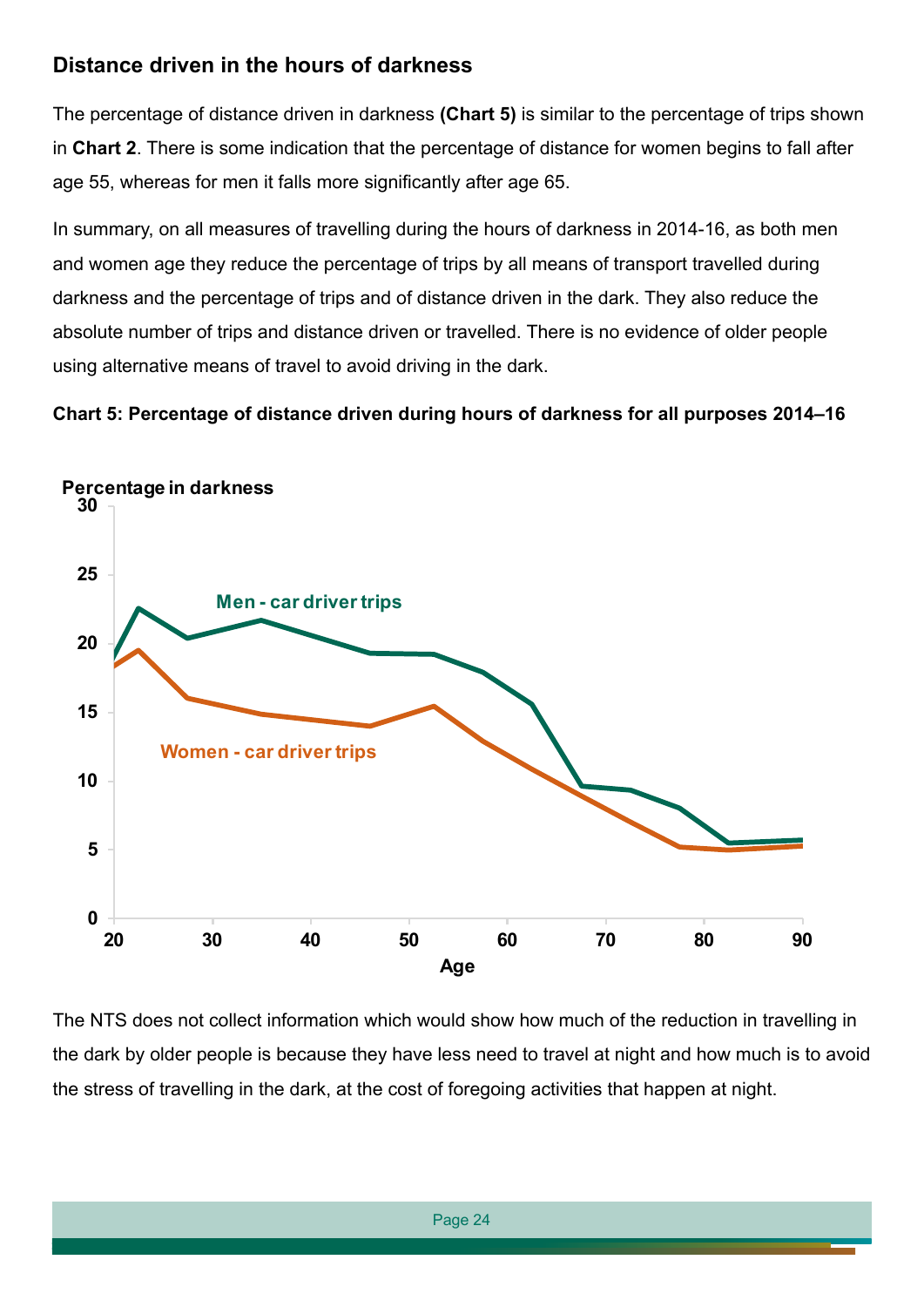#### **Changes between 2002-04 and 2014-16**

**Chart 6** shows the miles driven in total and in darkness in 2002-04 and 2014-16, per licence holder. **Chart 7** shows the corresponding percentages of the total distance driven that are during the hours of darkness.



**Chart 6: Distance driven during the hours of darkness: England, 2002-04 and 2014-16**





The total distance driven by men, and also the distance driven during the hours of darkness, reduced from 2002-04 to 2014-16. The distance driven by women was largely unchanged. However, the percentages of the distance driven during the hours of darkness were generally similar in 2002-04 and 2014-16 for each of men and women separately. These figures show an example of the fact that car use by young men has been reducing for some time.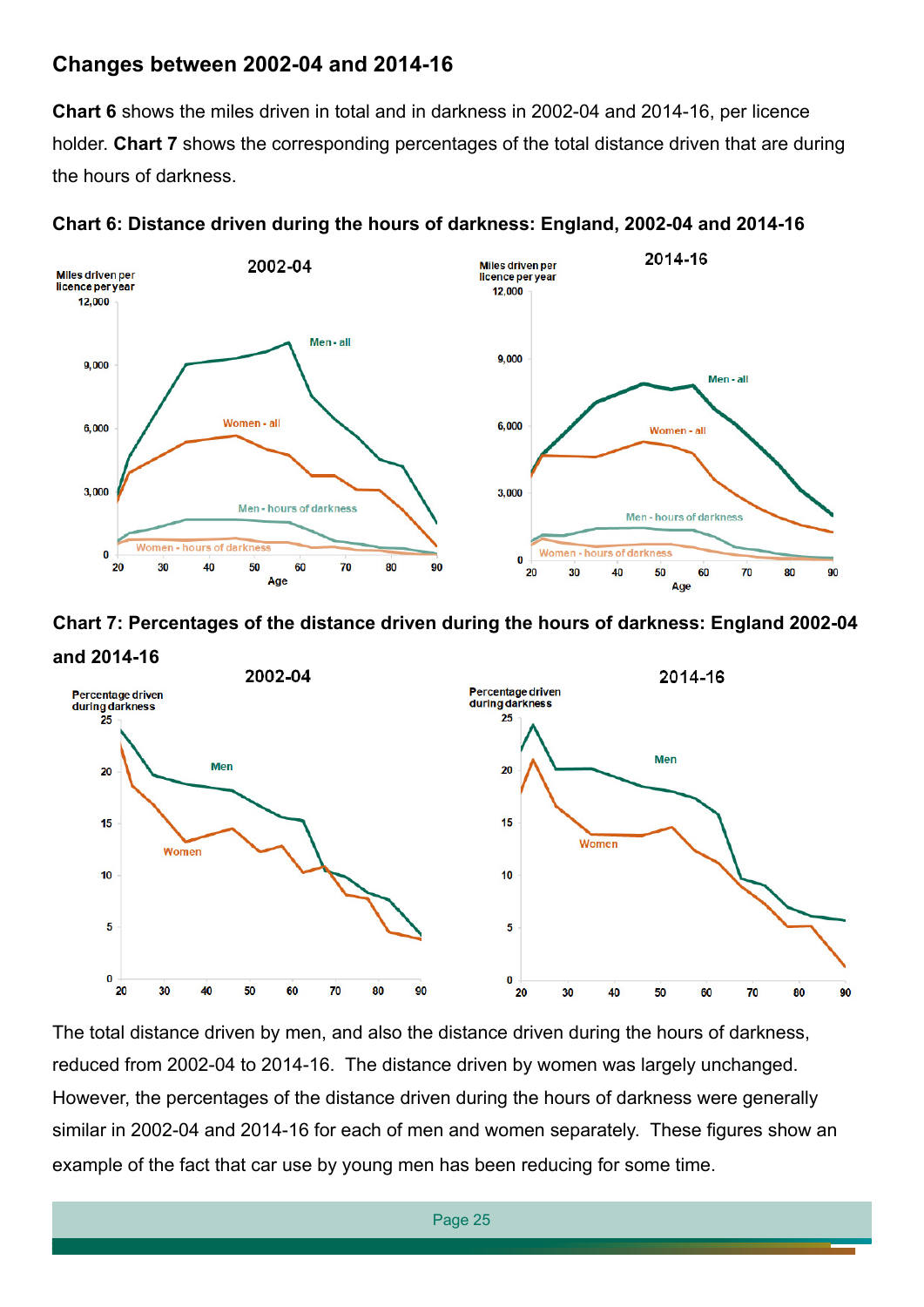## **Driving on lit roads**

The NTS provides no information on whether driving during the hours of darkness is on lit or unlit roads. However, the Stats19 police recorded casualty data does record whether the accidents in which the casualties occurred happened on lit or unlit roads. Chart 8 shows that in 2012-16, between 70 and 78 percent of slight casualties during darkness occurred on lit roads. Because the accident rate may well be different between unlit and lit roads, this does not mean that 70 to 78 percent of driving is on lit roads. There is a small but consistent reduction in the percentage on lit roads after the age of 40, and no real difference between the percentages for men and women.



**Chart 8: Percentage of slight injury car collisions in darkness that occurred on lit roads: England, 2012–16**

## **Slight injuries**

In Stats19 data a slight injury are defined as an injury of a minor character such as a sprain (including neck whiplash injury), bruise or cut which are not judged to be severe, or slight shock requiring roadside attention. This definition includes injuries not requiring medical treatment.

## **Conclusions**

The article shows how travel reduces during the hours of darkness. For both men and women in England the number of car driver trips and miles driven in darkness reduces for ages over 55-60. The percentage of trips and miles driven in darkness are similar for men and women, and reduce with increasing age, particularly after age 55. Since the percentages of trips and miles in darkness are similar for car drivers and for travel by all modes, showing that older people are not switching to modes other than driving for night-time journeys.

The distance driven by men, both overall and during darkness, reduced from 2002-04 to 2014-16. However, the percentage of distance driven that was during darkness was generally similar in both time periods.

There are no NTS data on the percentage of night driving that is on lit roads. However, between 70% and 78% of all slight injury car collisions in darkness occur on lit road, which provides some very imperfect indication of the proportion of night driving that is on lit roads.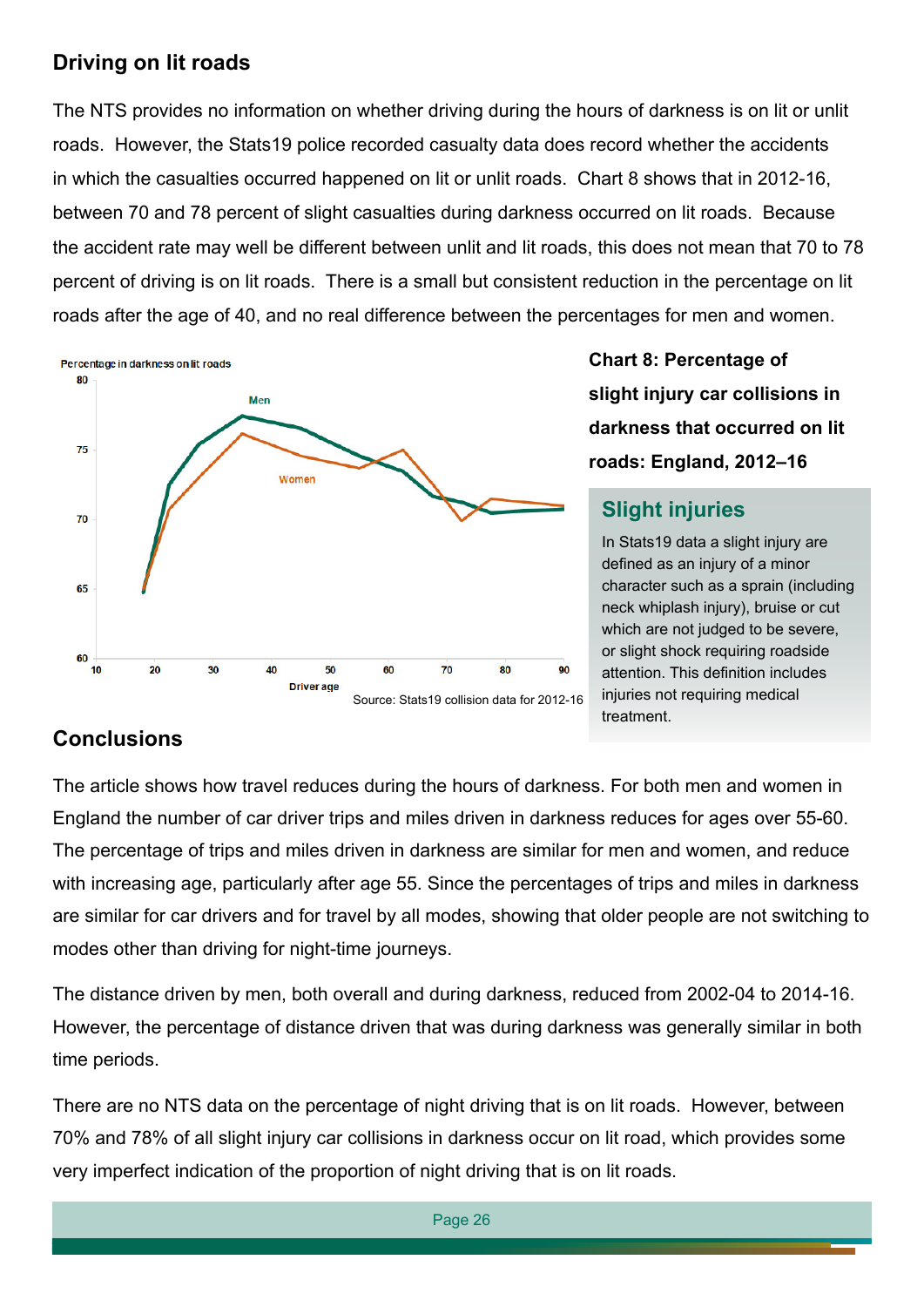#### **More information**

# **Using National Travel Survey data to explore the relationship between healthy mobility and road safety**

This article is based on trips in Great Britain made by people resident in England using 2015 data from the National Travel Survey.

The article also uses data sourced from the Department for Transport's [Road Accident and Safety](https://www.gov.uk/government/collections/road-accidents-and-safety-statistics)  [Statistics](https://www.gov.uk/government/collections/road-accidents-and-safety-statistics) series. For more details on the Stats19 data collection methodology please consult the technical note: [https://www.gov.uk/government/publications/road-accidents-and-safety-statistics](https://www.gov.uk/government/publications/road-accidents-and-safety-statistics-guidance)[guidance.](https://www.gov.uk/government/publications/road-accidents-and-safety-statistics-guidance)

For further information on the Road Accident and Safety Statistics, please consult the guidance note:<https://www.gov.uk/government/collections/road-accidents-and-safety-statistics>.

#### **References**

- 1. Jacobsen, L. P. (2004). Safety in numbers: more walkers and bicyclists, safer walking and bicycling. Injury prevention, 127-127.
- 2. We modelled four scenarios with: 25%; 50%; 75%; and 100% of trips replaced. The 50% update scenario figure is used as an illustration.
- 3. For example see the 2015 British Social Attitudes survey: DfT (2017). British social attitudes survey (ATT03). Retrieved from Gov.uk: [https://www.gov.uk/government/statistical-data-sets/](https://www.gov.uk/government/statistical-data-sets/att03-attitudes-and-behaviour-towards-roads-and-road-travel) [att03-attitudes-and-behaviour-towards-roads-and-road-travel](https://www.gov.uk/government/statistical-data-sets/att03-attitudes-and-behaviour-towards-roads-and-road-travel)
- 4. The choice of 8km as the maximum length of a short car trip was based on previous studies: Transport for London (2017). Analysis of cycling potential 2016. Retrieved May 2017, from tfl. gov.uk: [http://content.tfl.gov.uk/analysis-of-cycling-potential-2016.pdf](http://content.tfl.gov.uk/analysis-of-cycling-potential-2016.pdf ) and Schepers JP and Heinen E (2013). How does a modal shift from short car trips to cycling affect road safety? Accident Analysis & Prevention, 50, 1118-1127.We also considered multi-stage trips where the first stage is less than 8km and made by car; however because there were only 1,261 such trips we decided to limit the analysis to single-stage trips of less than 8km made by car.
- 5. [https://www.ons.gov.uk/peoplepopulationandcommunity/](https://www.ons.gov.uk/peoplepopulationandcommunity/populationandmigration/populationestimates/datasets/populationestimatesforukenglandandwalesscotlandandnorthernireland) [populationandmigration/populationestimates/datasets/](https://www.ons.gov.uk/peoplepopulationandcommunity/populationandmigration/populationestimates/datasets/populationestimatesforukenglandandwalesscotlandandnorthernireland) [populationestimatesforukenglandandwalesscotlandandnorthernireland](https://www.ons.gov.uk/peoplepopulationandcommunity/populationandmigration/populationestimates/datasets/populationestimatesforukenglandandwalesscotlandandnorthernireland)
- 6. Full details are included in the TRL report, publication forthcoming: Smith L, S Chowdhury S,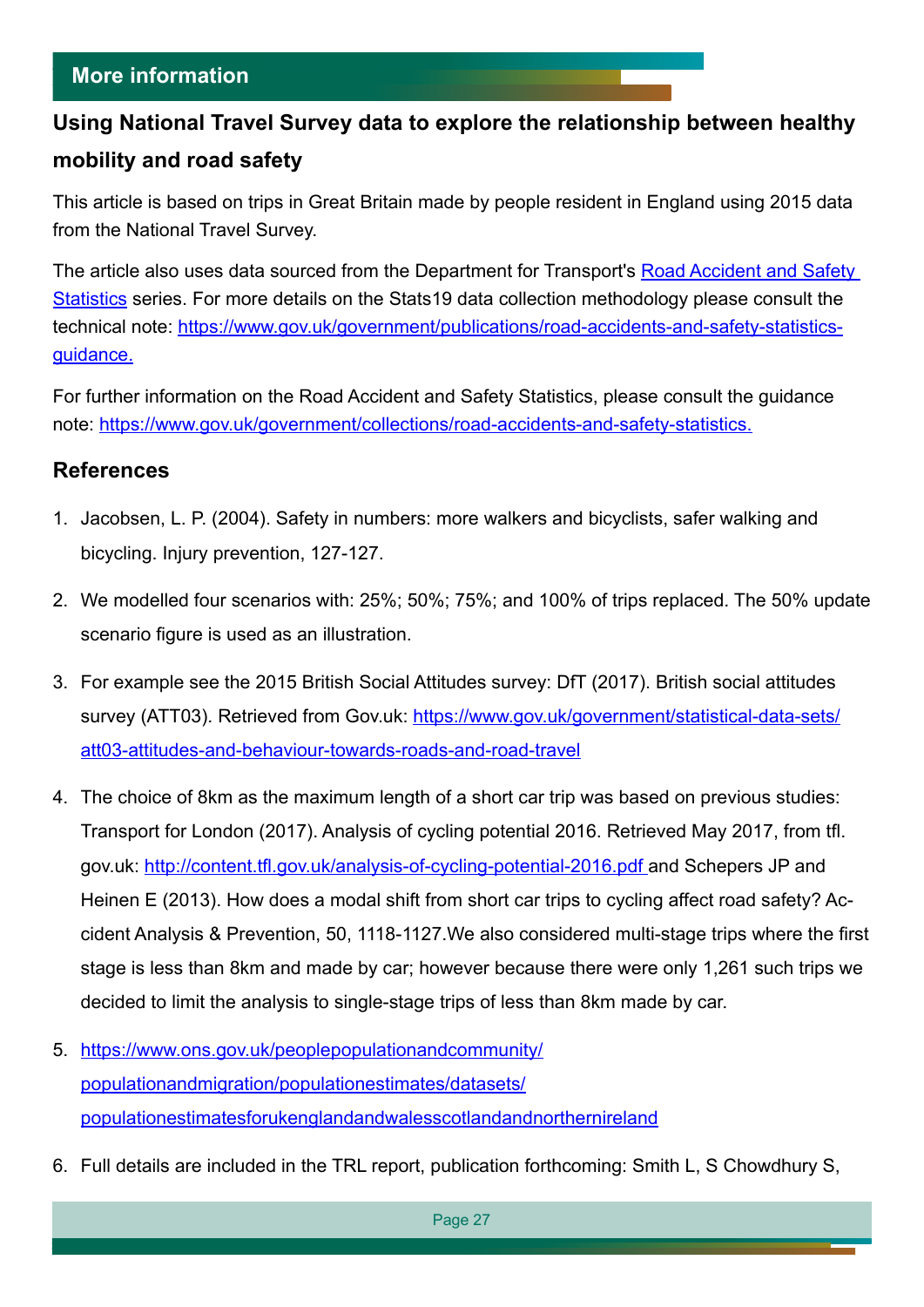Hammond J. Healthy mobility and road safety RPN4208.

7. Hospital, survey and compensation claims data all indicate a higher number of casualties than those suggested by Stats19: DfT. (2017). Reported road casualties in Great Britain: 2016 annual report. Retrieved from Gov.uk: [https://assets.publishing.service.gov.uk/government/uploads/](https://assets.publishing.service.gov.uk/government/uploads/system/uploads/attachment_data/file/648081/rrcgb2016-01.pdf ) system/uploads/attachment\_data/file/648081/rrcgb2016-01.pdf

For more details please see the TRL publication: Smith L, Chowdhury S and Hammond J (2019). [Healthy mobility and road safety. Published Project Report PPR865: Crowthorne, Transport](https://trl.co.uk/reports/healthy-mobility-and-road-safety)  [Research Laboratory.](https://trl.co.uk/reports/healthy-mobility-and-road-safety)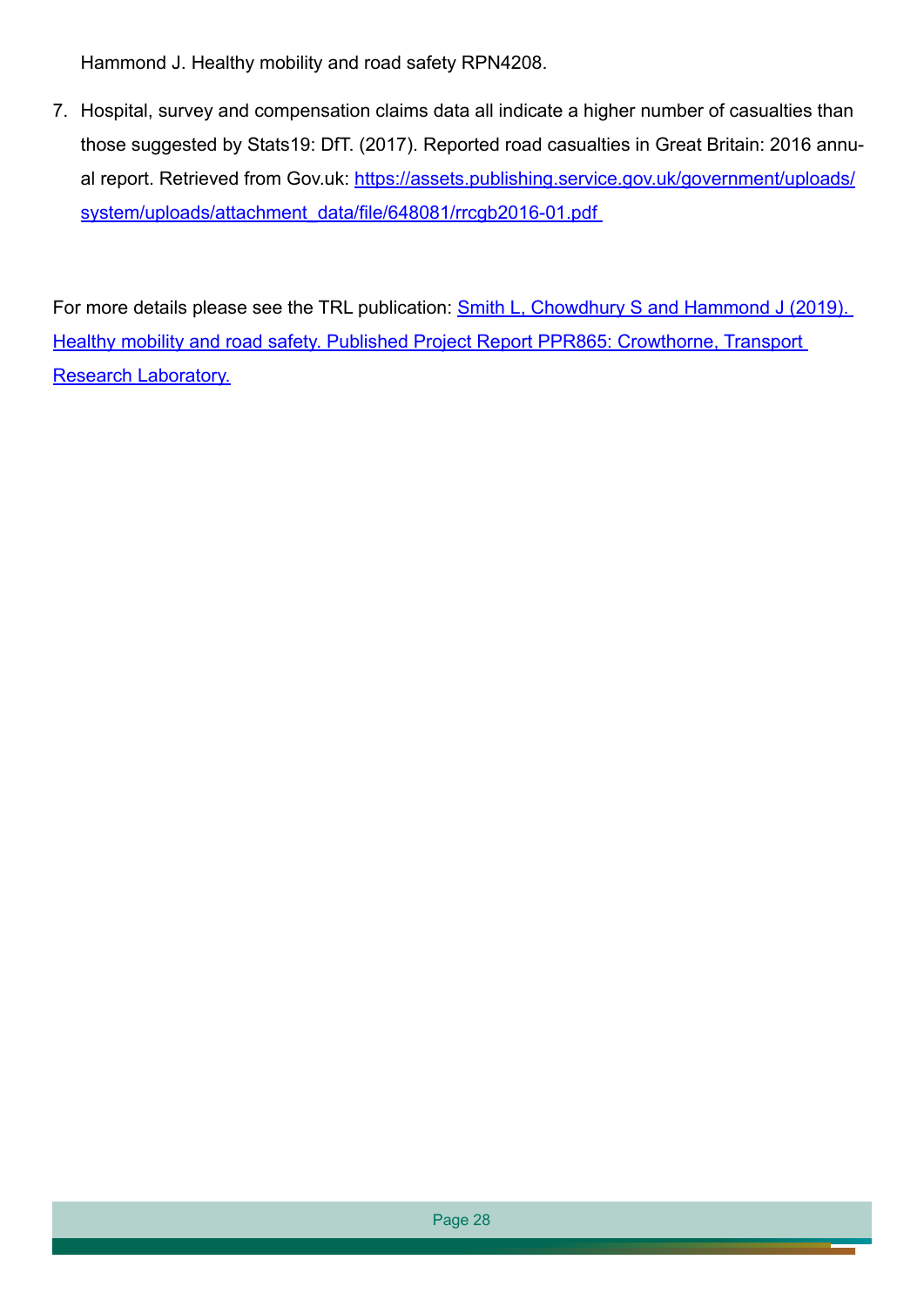## **Variability in commuting mode in England**

This article is based on trips in Great Britain made by people resident in England using data from the National Travel Survey between 1998 and 2017.

Information for this analysis uses a trip as the primary unit of interest – a trip has one or more modes, one or more stages, a single purpose, and we have also allocated it to a broad area type.

The following describes how modes have been classified and groups for this analysis. (Note that for other published statistics, different classifications may have been used.)

#### **Mode classifications for this analysis**

- Walk: Walks of over a mile. Shorter walks have been excluded
- Bicycle: A bicycle is any pedal cycle capable of use on the public road, but not children's bicycles or tricycles that are intended as toys.
- Car/van: both include 4-wheeled and 3-wheeled cars, 4x4 vehicles, light vans and lorries.
- Bus: includes all 'local' bus services, but excludes express services, excursions and tours (non-local bus).
- Coach: non-local bus/coach, including express services, excursions and tours.
- Rail: National Rail and London Overground (In other analyses "Rail" may also include the London Underground)
- Tube/LR: London Underground, light rail, trams. (In other analyses, light rail and trams are sometimes classified as "Other")
- Taxi: taxis/minicabs (In other analyses, taxis and minicabs are sometimes classified as "Other")
- Other transport: all other modes private/hire bus, two-wheeled motor vehicles, domestic air travel, minibuses etc.
- Multi-mode: a trip that consists of at least two stages using a mixture of modes.
- Main mode: Used in other NTS analysis, but not here, where we have included all modes in each trip. The main mode of a trip is that used for the longest stage of the trip by distance. With stages of equal length the mode of the latest stage is used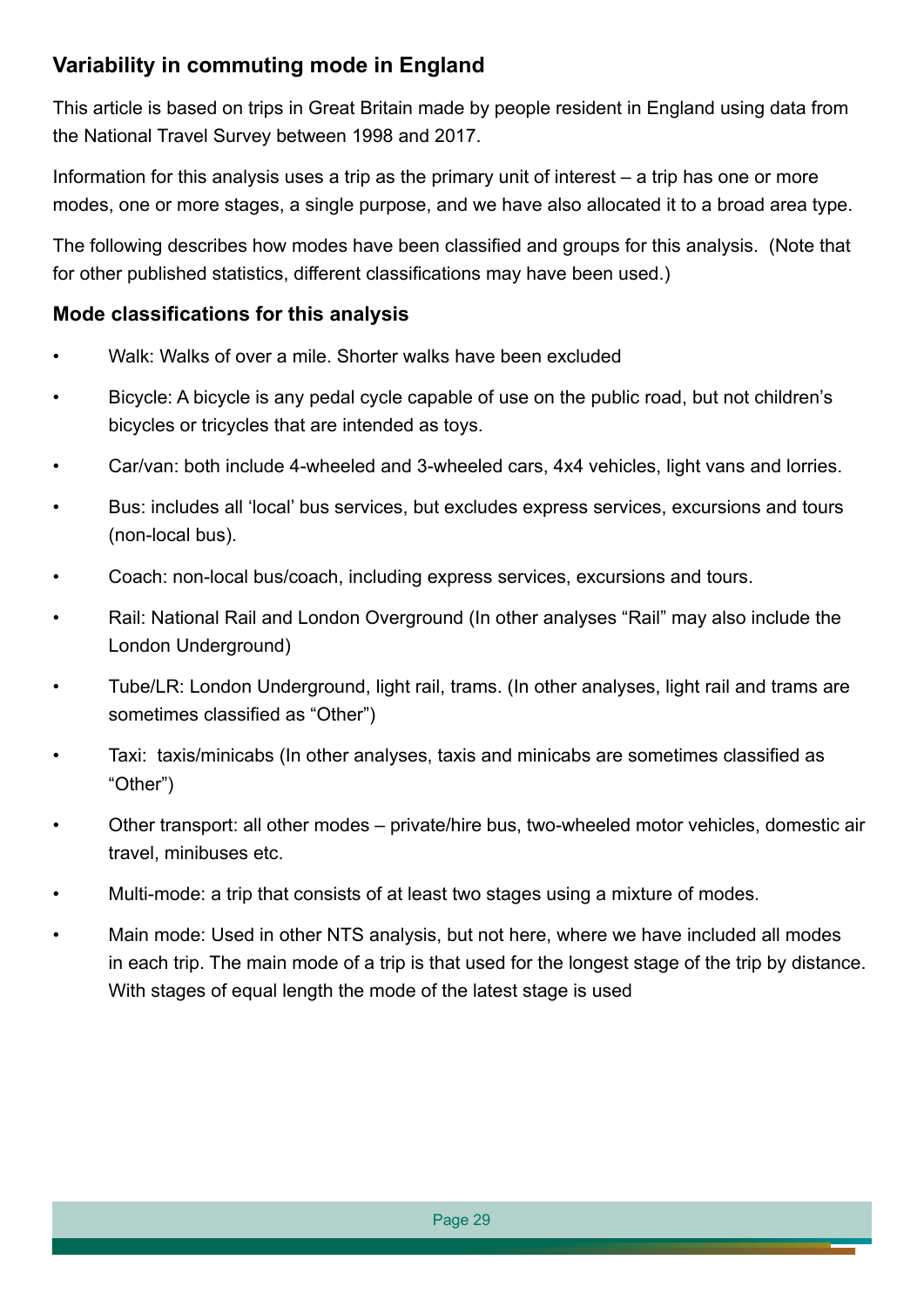## **Driving in the hours of darkness**

This article uses National Travel Survey data from 2002-2004, and between 2014-2016, to compare trends in driving during hours of darkness.

The "hours of darkness" for each day during the analysis were determined using data from HM Nautical Almanac Office. [http://astro.ukho.gov.uk/nao/publicat/na.html.]( http://astro.ukho.gov.uk/nao/publicat/na.html) They do not account of local weather conditions.

This article also makes use of Stats19 accident data which is part of the Road Accidents and Safety Statistics series.

<https://www.gov.uk/government/collections/road-accidents-and-safety-statistics>.

#### **References**

- 1. Charlton, J., Oxley, J., Scully, J., Koppel, S., Congiu, M., Muir, C & Fildes, B. (2006). Selfregulatory driving practices of older drivers in the Australian Capital Territory and New South Wales MUARC Report No 254, Monash University Accident Research Centre, Clayton, Victoria. Accessed 17 August 2018 from https://www.monash.edu/ data/assets/pdf\_file/0005/217265/ [muarc254.pdf](https://www.monash.edu/__data/assets/pdf_file/0005/217265/muarc254.pdf )
- 2. Meng, A. & Siren, A. (2012a). Older drivers' reasons for reducing the overall amount of their driving and for avoiding selected driving situations Journal of Applied Gerontology published online 5 November 2012.<https://www.ncbi.nlm.nih.gov/pubmed/25765824>
- 3. National Travel Survey (annual), National Travel Survey Department for Transport, London.
- 4. [https://www.gov.uk/government/collections/national-travel-survey-statistics](https://www.gov.uk/government/collections/national-travel-survey-statistics )
- 5. Mitchell, C G B (2018) Gender Differences in the Behaviour of Older Drivers: Maintaining mobility and safety RAC Foundation, London [https://www.racfoundation.org/research/safety/](https://www.racfoundation.org/research/safety/gender-differences-in-the-behaviour-of-older-drivers) [gender-differences-in-the-behaviour-of-older-drivers](https://www.racfoundation.org/research/safety/gender-differences-in-the-behaviour-of-older-drivers)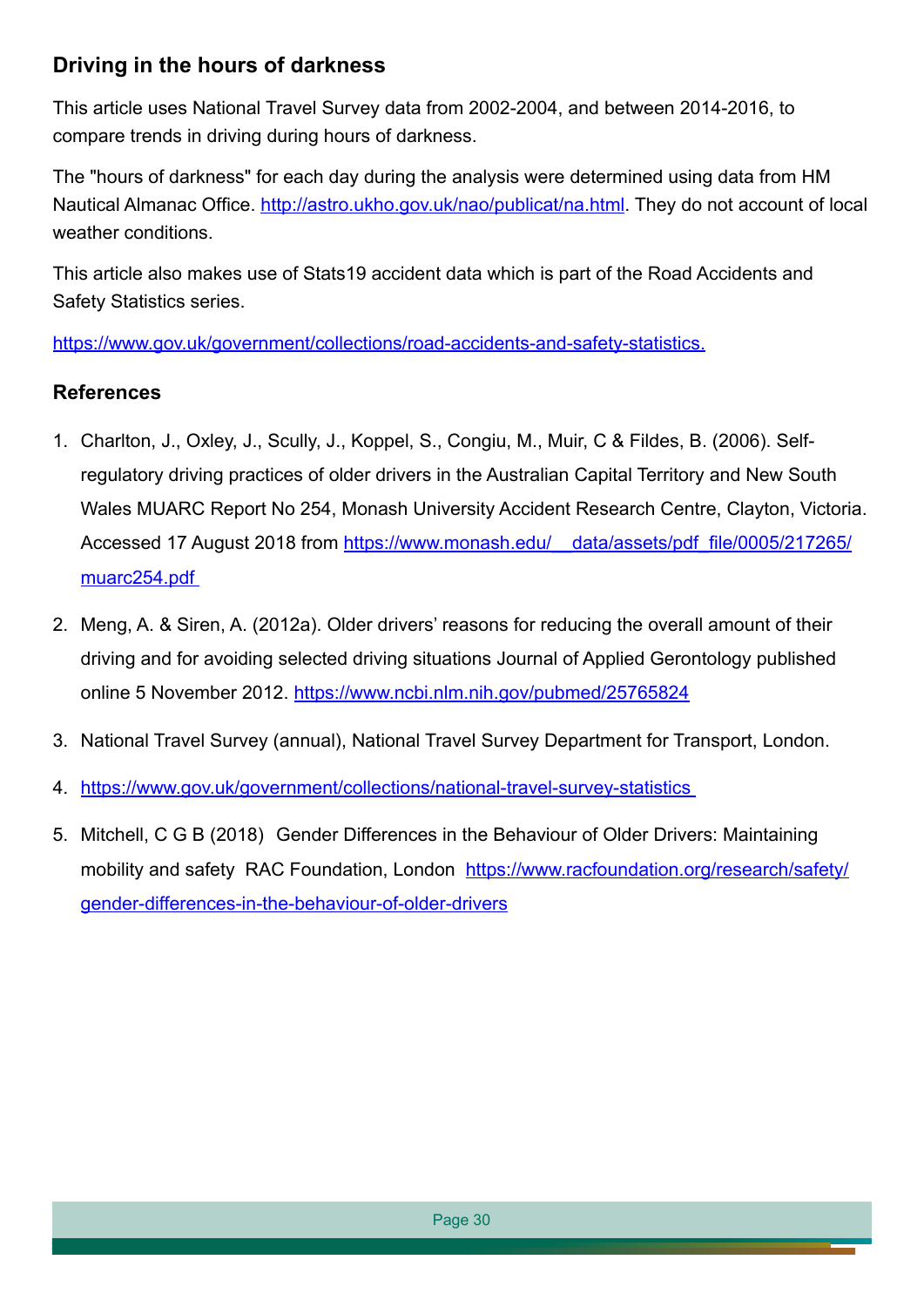### **Further reading and references**

More details about travel behaviours of English residents can be found in the 2017 National Travel Survey publication:[https://www.gov.uk/government/publications/national-travel-survey-201](https://www.gov.uk/government/publications/national-travel-survey-2017)7

Full guidance on the methods used to conduct the survey, response rates, weighting methodology and survey materials can be found in the [National Travel Survey Technical Report: 2017](https://www.gov.uk/government/statistics/national-travel-survey-2017) on the above page.

More factsheets on further specific topics from the National Travel Survey can be found at:

https://www.gov.uk/government/publications/nts-factsheets.

The attitude questions in the NTS differ from those in the travel module of the British Social Attitudes survey, which can be found at: British Social Attitudes Survey, 2016 Report

The NTS also differs from attitude questions on the National Train, Bus and Tram Passenger Surveys, which sample only users of those services, not the general population. Results from those surveys may be found at:

National Rail Passenger Survey

National Bus Passenger Survey

National Tram Passenger Survey

#### **Other topics covered by the NTS**

In addition to the material covered in this publication, the National Travel Survey covers a range of topics, including the following, which are covered by the published NTS data tables:

Daily and monthly trip patterns (Tables [NTS0504 - NTS0506\)](https://www.gov.uk/government/statistical-data-sets/nts05-trips)

Motorcylists and household motorcycle ownership (Tables [NTS0610](https://www.gov.uk/government/statistical-data-sets/nts06-age-gender-and-modal-breakdown) and [NTS0207\)](https://www.gov.uk/government/statistical-data-sets/nts02-driving-licence-holders)

Concessionary bus travel (Tables [NTS0619 - NTS0621\)](https://www.gov.uk/government/statistical-data-sets/nts06-age-gender-and-modal-breakdown)

Road safety - proportion of people involved in road accidents (Tables [NTS0623 - NTS0625\)](https://www.gov.uk/government/statistical-data-sets/nts06-age-gender-and-modal-breakdown)

Accessibility of local services (Tables [NTS0801 - NTS0803\)](https://www.gov.uk/government/statistical-data-sets/nts08-availability-and-distance-from-key-local-services)

Working from home and deliveries of good and services (Tables [NTS0804 - NTS0806\)](https://www.gov.uk/government/statistical-data-sets/nts08-availability-and-distance-from-key-local-services)

Annual vehicle mileage, by type and age of vehicle (Tables [NTS0901 - NTS0904](https://www.gov.uk/government/statistical-data-sets/nts09-vehicle-mileage-and-occupancy))

Satellite navigation technology and vehicle parking (Tables [NTS0907 and NTS0908\)](https://www.gov.uk/government/statistical-data-sets/nts09-vehicle-mileage-and-occupancy)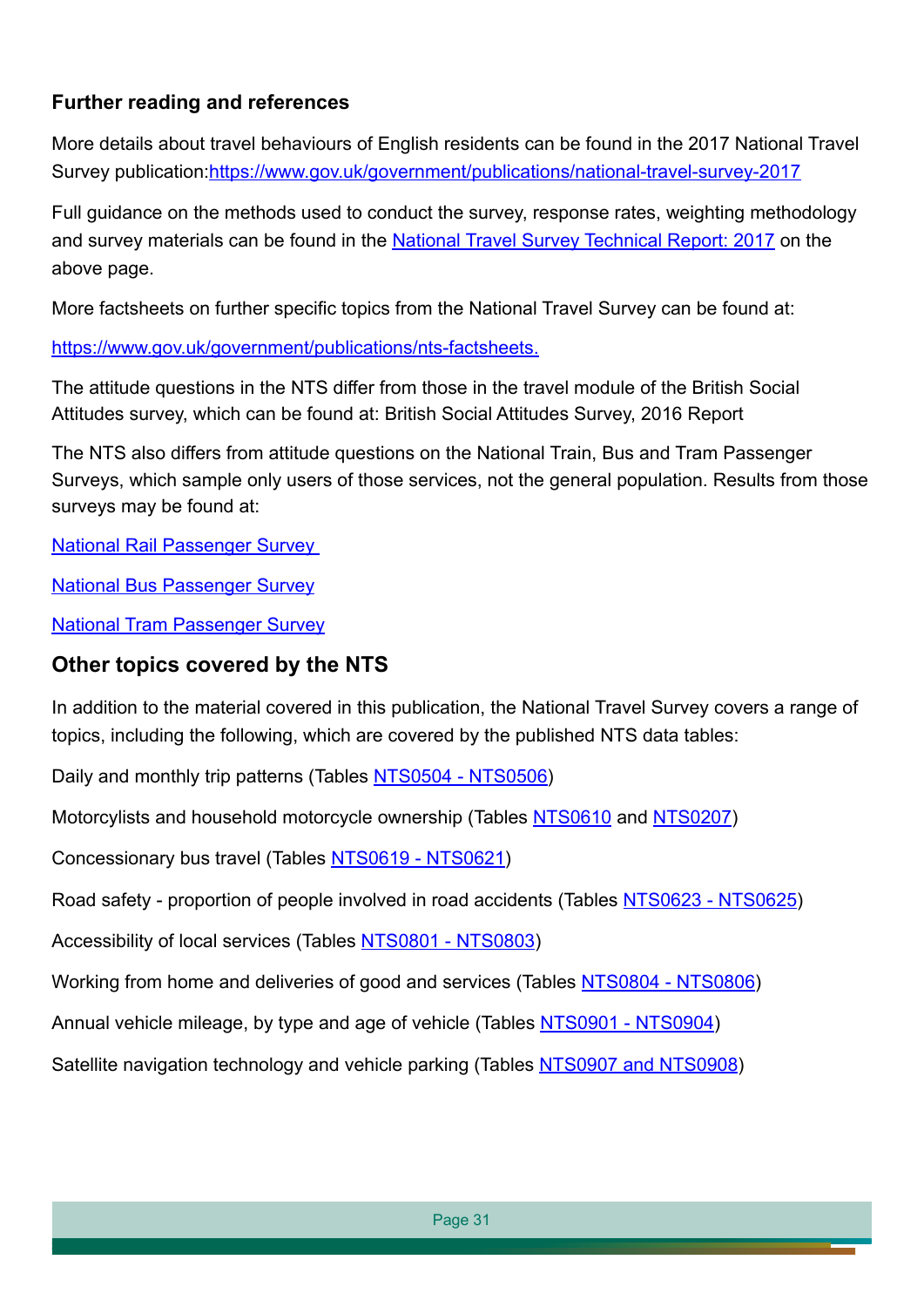## **Detailed statistical tables**

The National Travel Survey web page at: [https://www.gov.uk/government/collections/national-travel](https://www.gov.uk/government/collections/national-travel-survey-statistics)[survey-statistics](https://www.gov.uk/government/collections/national-travel-survey-statistics) provides a set of results tables covering the topics presented in this release and the additional topics above. The full list of table sections is:

Trends in personal travel (Tables [NTS0101 to NTS0108](https://www.gov.uk/government/statistical-data-sets/nts01-average-number-of-trips-made-and-distance-travelled))

Driving licence holding and vehicle availability (Tables [NTS0201 to NTS0208](https://www.gov.uk/government/statistical-data-sets/nts02-driving-licence-holders))

How people travel (Tables [NTS0301 to NTS0317\)](https://www.gov.uk/government/statistical-data-sets/nts03-modal-comparisons)

Why people travel (Tables [NTS0401 to NTS0412\)](https://www.gov.uk/government/statistical-data-sets/nts04-purpose-of-trips)

When people travel (Tables [NTS0501 to NTS0506\)](https://www.gov.uk/government/statistical-data-sets/nts05-trips)

Travel by age and gender (Tables [NTS0601 to NTS0625\)](https://www.gov.uk/government/statistical-data-sets/nts06-age-gender-and-modal-breakdown)

Travel by car availability, income, ethnic group, household type and NS-SEC (Tables [NTS0701 to](https://www.gov.uk/government/statistical-data-sets/nts07-car-ownership-and-access)  [NTS0710\)](https://www.gov.uk/government/statistical-data-sets/nts07-car-ownership-and-access)

Accessibility (Tables [NTS0801 to NTS0806\)](https://www.gov.uk/government/statistical-data-sets/nts08-availability-and-distance-from-key-local-services)

Vehicles (Tables [NTS9901 to NTS9915](https://www.gov.uk/government/statistical-data-sets/nts99-travel-by-region-and-area-type-of-residence))

Travel by region and Rural-Urban Classification of residence (Tables [NTS9901 to NTS9915\)](https://www.gov.uk/government/statistical-data-sets/nts99-travel-by-region-and-area-type-of-residence)

#### **Related information**

**Other travel surveys in Great Britain**. From January 2013, the coverage of the NTS changed to sample residents of England only. This change was agreed following a public consultation in 2011. Details of the consultation outcome can be found at:

[https://www.gov.uk/government/uploads/system/uploads/attachment\\_data/file/230560/](https://www.gov.uk/government/uploads/system/uploads/attachment_data/file/230560/NTSconsultationSummaryofresponses.pdf) [NTSconsultationSummaryofresponses.pdf](https://www.gov.uk/government/uploads/system/uploads/attachment_data/file/230560/NTSconsultationSummaryofresponses.pdf)

Related surveys carried out in other areas of Great Britain which cover similar topics (though do not use the same collection methods as NTS) include:

Transport Scotland collect personal travel data for residents of **Scotland** using a one day travel diary in their Scottish Household Survey:

[http://www.transportscotland.gov.uk/statistics/scottish-household-survey-travel-diary-results-all](http://www.transportscotland.gov.uk/statistics/scottish-household-survey-travel-diary-results-all-editions)[editions](http://www.transportscotland.gov.uk/statistics/scottish-household-survey-travel-diary-results-all-editions) 

In **Northern Ireland** data are collected via the Travel Survey for Northern Ireland, based on a similar methodology to the NTS (interview and 7-day travel diary):

<https://www.infrastructure-ni.gov.uk/articles/travel-survey-northern-ireland>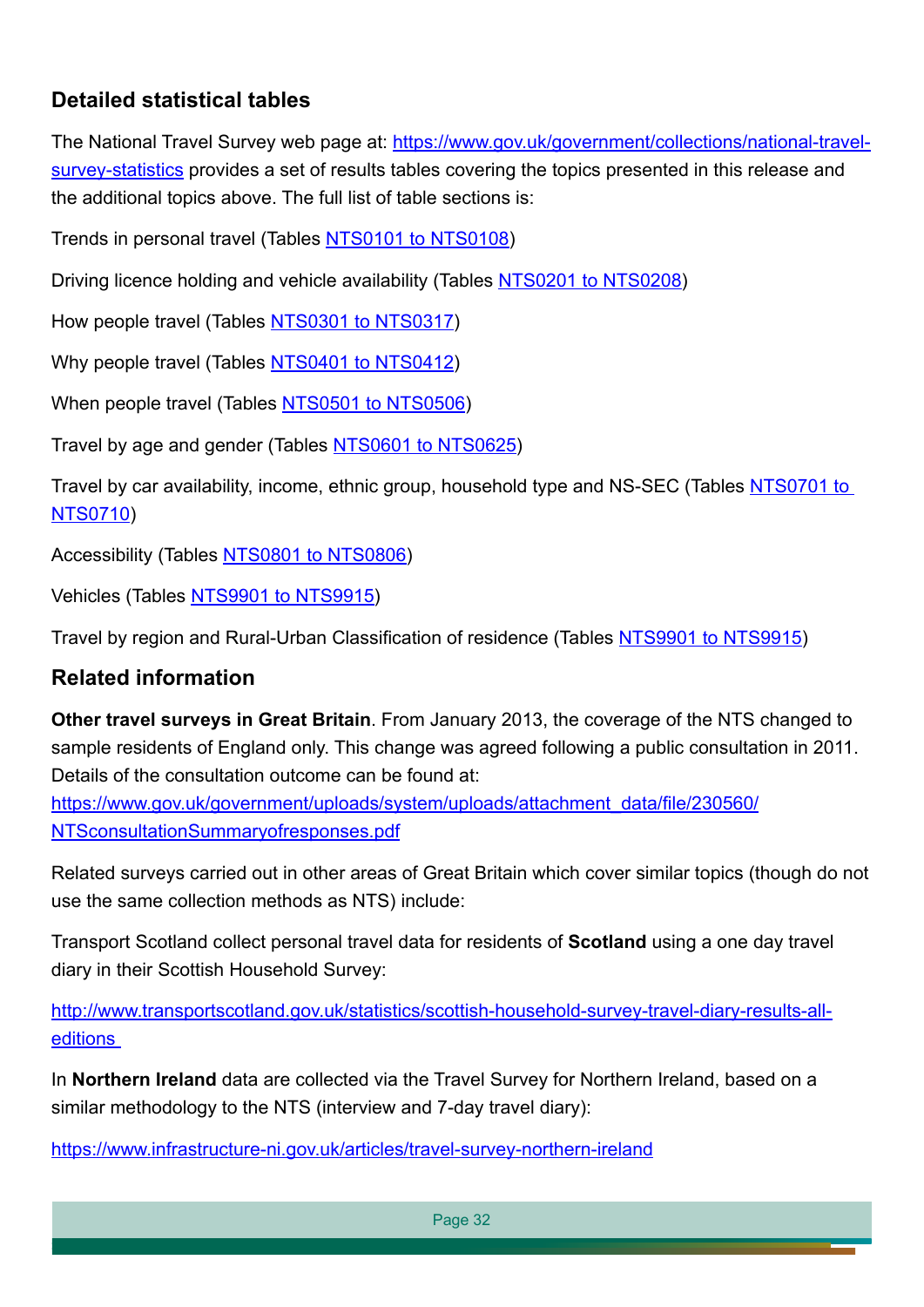The Welsh Government collect information on active travel as part of the National Survey for **Wales**, although this does not include a travel diary:

<http://gov.wales/statistics-and-research/national-survey/>

Within England, Transport for London conduct the London Travel Demand Survey for **London**  residents which is much bigger than the London sample of the NTS (and uses a different data collection method)

[tfl.gov.uk/corporate/publications-and-reports/london-travel-demand-survey](http://tfl.gov.uk/corporate/publications-and-reports/london-travel-demand-survey) 

**Other transport statistics**. In addition to National Travel Survey statistics presented here, DfT and others publish a range of statistics related to modes of transport - as signposted throughout this document. Detailed comparisons between the NTS and other sources are not always possible because of differences in collection, coverage and measurement. However, where the NTS and other statistics refer to the same phenomenon, a degree of coherence between different sources can be observed over time, although year-on-year changes can vary.

The full range of statistics published by DfT can be found at [https://www.gov.uk/government/](https://www.gov.uk/government/organisations/department-for-transport/about/statistics) [organisations/department-for-transport/about/statistics](https://www.gov.uk/government/organisations/department-for-transport/about/statistics)

#### **Methodology notes**

**Strengths and limitations of the NTS:** The NTS is a long-running survey which uses a highquality methodology to collect a broad range of information on travel behaviours at the England level. The methodology has been broadly unchanged over several decades meaning that trends can be monitored. Figures are weighted to be representative of the population. However, like any statistical source, the NTS has its limitations. For example, as a sample survey resulting figures are estimates with associated sampling error. In addition, figures below national level require several years data to be combined, and figures for geographies below regional level cannot be published.

**Survey methodology:** Since 2002, the Department for Transport has commissioned the National Centre for Social Research (NatCen) as the contractor for the NTS. Full guidance on the methods used to conduct the survey, response rates, weighting methodology and survey materials can be found in the National Travel Survey Technical Report at:

<https://www.gov.uk/government/publications/national-travel-survey-2017>

A 'Notes and definitions' document which includes background to the NTS, response rates, sample size and standard error information and a full list of definitions can be found at: <https://www.gov.uk/government/publications/national-travel-survey-2017>

**Sample sizes** are included in all the individual web tables. As estimates made from a sample survey depend upon the particular sample chosen, they generally differ from the true values for the population. This is not usually a problem when considering large samples but may give misleading information when considering data from small samples, such as cyclists in a particular age group.